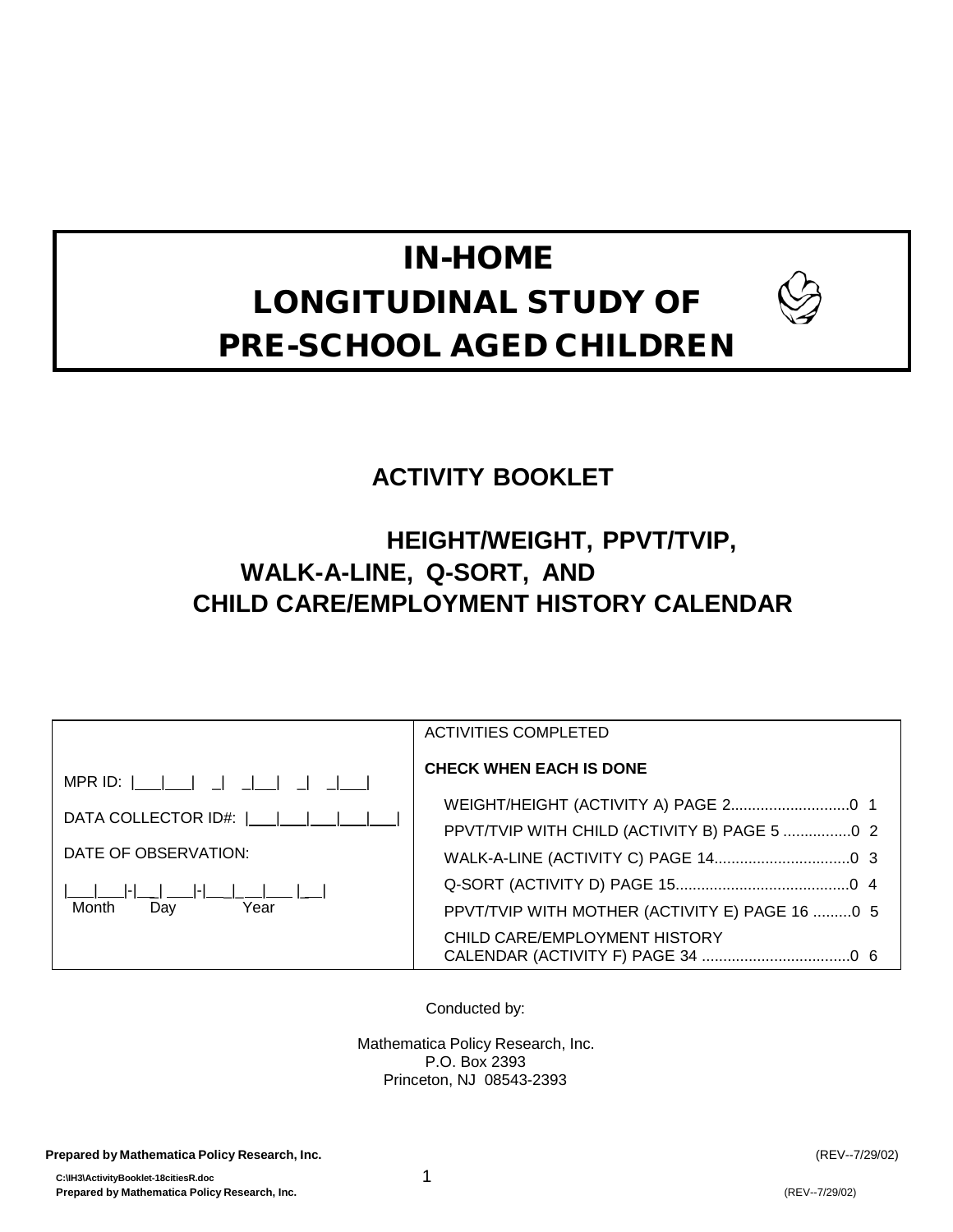## <span id="page-1-0"></span>A/E. HEIGHT AND WEIGHT

**INTRODUCTION:** We are interested in measuring your child's height and weight today. Because a child's height and weight are related to the height and weight of their parents, we would also like to measure your height and weight.

#### A/E0. **INTERVIEWER: IS THIS BEING CONDUCTED IN ENGLISH?**

YES...................................... 01 NO.........................................00 → **GO TO A/S1**

#### A/E1. **INTERVIEWER: IS THE CHILD AVAILABLE TO BE WEIGHED WITH THE MOTHER?**

YES...................................... 01

NO.........................................00 → **DO THE MOTHER PPVT/TVIP AND THEN WEIGH CHILD AND MOTHER**

A/E2. To get an accurate measure of your height, could you please take off your shoes? Please stand against the stadiometer.

#### **MAKE SURE MOTHER IS STANDING HEELS TOGETHER, LEGS STRAIGHT, ARMS AT SIDES, SHOULDERS RELAXED, FACING STRAIGHT AHEAD.**

MOTHER'S HEIGHT.............| | | |**.**| | CENTIMETERS **→ GO TO A/E3** REFUSED.............................9999 **→ GO TO A/E2A**

A/E2A. Please tell me your height without shoes

| | | FEET | | | INCHES

A/E3. IS THE MOTHER CURRENTLY PREGNANT?

YES..........................................01 NO.........................................00 → **GO TO A/E5**

A/E4. Please tell me how much you weighed before you became pregnant (this time).

| | | | POUNDS

A/E5. I'd like to weigh you first, and then weigh (CHILD). (IF SHOES ARE NOT OFF YET), Could you please take off your shoes? Please step on this scale.

> MOTHER'S WEIGHT............| | | | POUNDS **→ GO TO A/E6** REFUSED.............................r **EXCEEDED SCALE LIMIT ...8888 ■→→ GO TO A/E5A**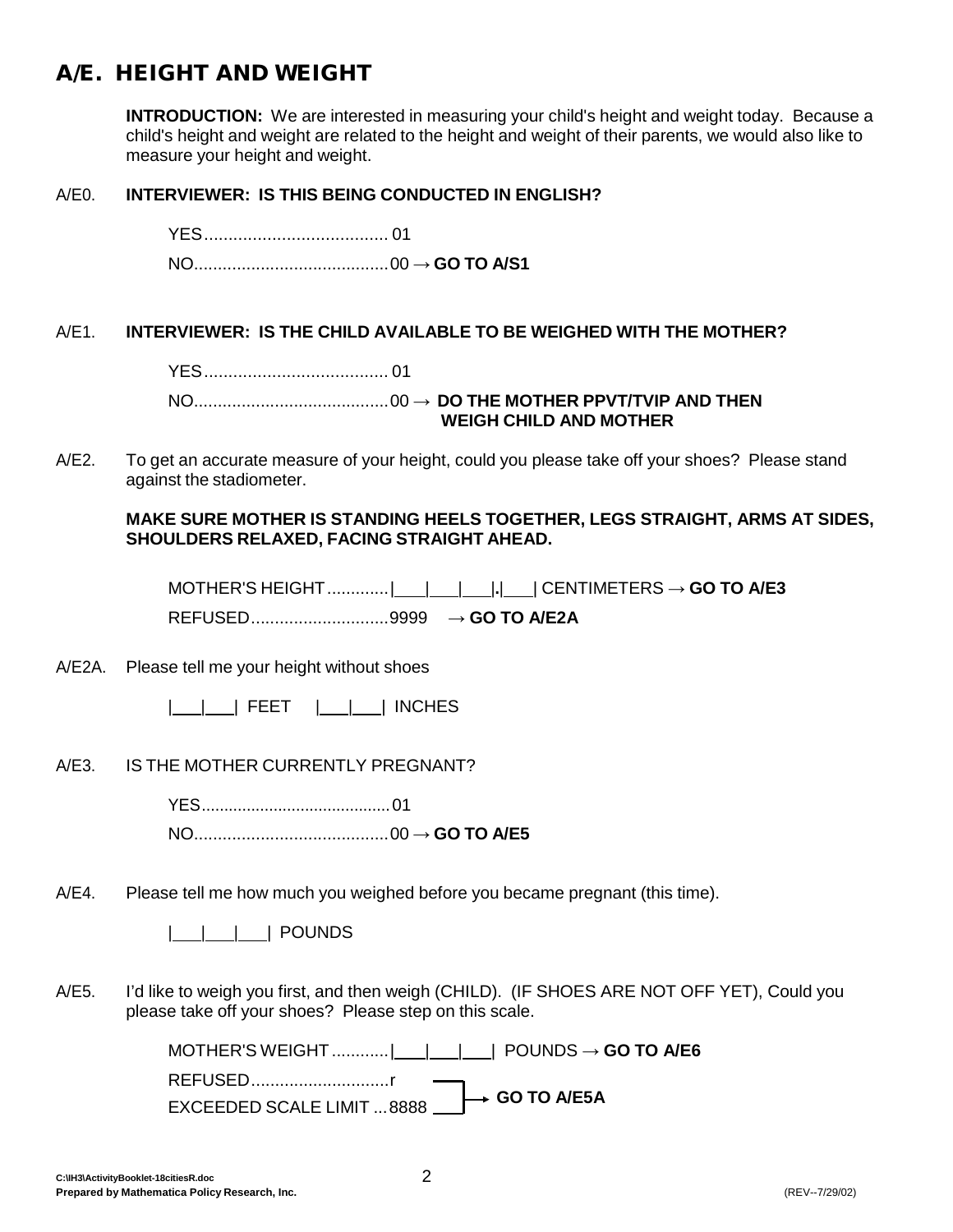| A/E5A.     |    | Please tell me your weight.                                                                                                                                                                                                                                                                                     |
|------------|----|-----------------------------------------------------------------------------------------------------------------------------------------------------------------------------------------------------------------------------------------------------------------------------------------------------------------|
|            |    | <b>POUNDS</b>                                                                                                                                                                                                                                                                                                   |
| A/E6.      |    | First let's try to weigh (CHILD) alone. Could you please take off (CHILD's) shoes?<br>Let's see if (CHILD) will stand on the scale.                                                                                                                                                                             |
|            |    | <b>WEIGHT OF CHILD WEIGHED</b>                                                                                                                                                                                                                                                                                  |
|            |    | REFUSED/UNABLE TO                                                                                                                                                                                                                                                                                               |
| $A/E6A-B.$ |    | Maybe (CHILD) will be more comfortable being weighed with you. To get an accurate measure<br>of (CHILD's) weight, I'd like to weigh you by yourself first and then weigh you holding child.<br>(IF SHOES ARE NOT OFF YET), could you please take off (yours and [CHILD's]) shoes?<br>Please step on this scale. |
|            | А. | POUNDS                                                                                                                                                                                                                                                                                                          |
|            |    |                                                                                                                                                                                                                                                                                                                 |
|            |    |                                                                                                                                                                                                                                                                                                                 |
|            | В. | <b>POUNDS</b>                                                                                                                                                                                                                                                                                                   |
|            |    | <b>REFUSED / UNABLE TO WEIGH</b>                                                                                                                                                                                                                                                                                |
|            |    | <b>GO TO A/E7</b><br>EXCEEDED SCALE LIMIT 8888                                                                                                                                                                                                                                                                  |
| A/E7.      |    | Now, I would like to measure (CHILD) to see how tall (he/she) is. (IF SHOES ARE NOT OFF<br>YET), Could you please take off (CHILD's) shoes?                                                                                                                                                                     |
|            |    | (CHILD's HEELS, BUTTOCKS, SHOULDERS, AND HEAD SHOULD BE AGAINST THE<br>STADIOMETER; IDEALLY, CHILD SHOULD BE STANDING WITH HIS OR HER HEELS<br>TOGETHER, LEGS STRAIGHT, ARMS AT HIS OR HER SIDES, SHOULDERS RELAXED,<br><b>LOOKING STRAIGHT AHEAD.)</b>                                                         |
|            |    |                                                                                                                                                                                                                                                                                                                 |
|            |    | A/E8. PRAISE CHILD. DID PARENT RESPOND POSITIVELY WHEN YOU PRAISED CHILD?                                                                                                                                                                                                                                       |
|            |    |                                                                                                                                                                                                                                                                                                                 |
|            |    |                                                                                                                                                                                                                                                                                                                 |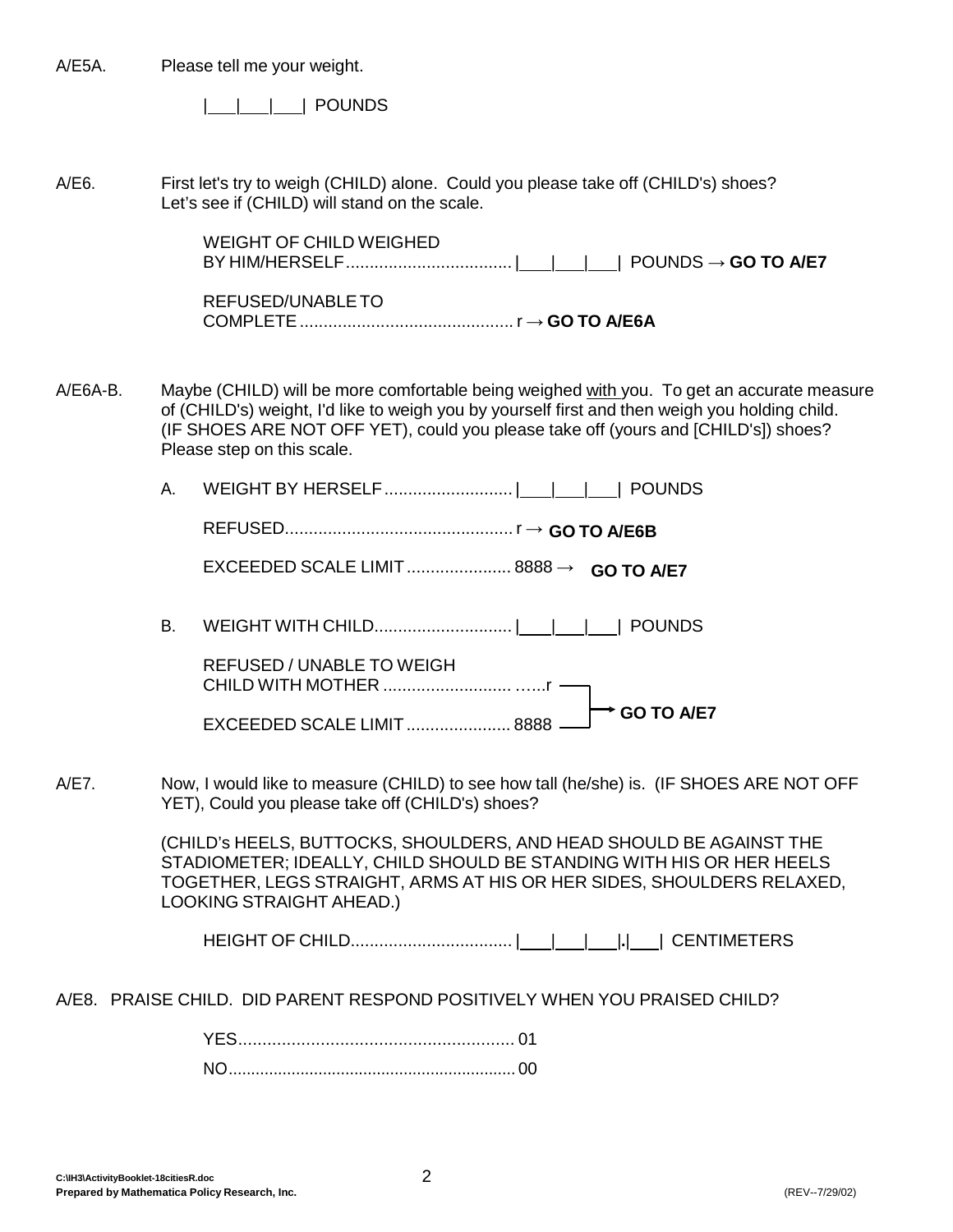## A/S. HEIGHT AND WEIGHT

**INTRODUCTION:** Estamos interesados en medir la altura y el peso de su hijo(a), hoy día. Porque la altura y el peso de los niños está relacionado a la altura y el peso de sus padres, también quisieramos medir su altura y peso.

#### A/S1. **INTERVIEWER: IS THE CHILD AVAILABLE TO BE WEIGHED WITH THE MOTHER?**

YES...........................................................01 NO......................................................... 00 → **DO THE MOTHER PPVT/TVIP AND THEN WEIGH CHILD AND MOTHER**

A/S2. Para poder medir su altura precisa, ¿ por favor podría quitarse sus zapatos? Por favor párese pegada al estadiometro.

#### **MAKE SURE MOTHER IS STANDING HEELS TOGETHER, LEGS STRAIGHT, ARMS AT SIDES, SHOULDERS RELAXED, FACING STRAIGHT AHEAD.**

MOTHER'S HEIGHT............................. | | | |**.**| | CENTIMETERS **→ GO TO A/S3** REFUSED............................................. 9999 **→ GO TO A/S2A**

A/S2A. Por favor dígame lo alta que es sin zapatos.

| | | FEET | | | INCHES **→ TO CONVERT CENTIMETERS TO INCHES DIVIDE X CENTIMETERS ÷ 2.54 = Y INCHES**

A/S3. IS THE MOTHER CURRENTLY PREGNANT?

YES...........................................................01 NO......................................................... 00 → **GO TO A/S5**

A/S4. Por favor dígame cuánto usted pesaba antes de estar embarazada (esta vez).

| | | | POUNDS **→ TO CONVERT KILOGRAMS TO POUNDS MULTIPLY X KILOS \* 2.2 = Y POUNDS**

A/S5. Quisiera pesarla a usted primero, y después a (CHILD). (IF SHOES ARE NOT OFF YET) Por favor, ¿ podría quitarse los zapatos? Por favor súbase a esta escala.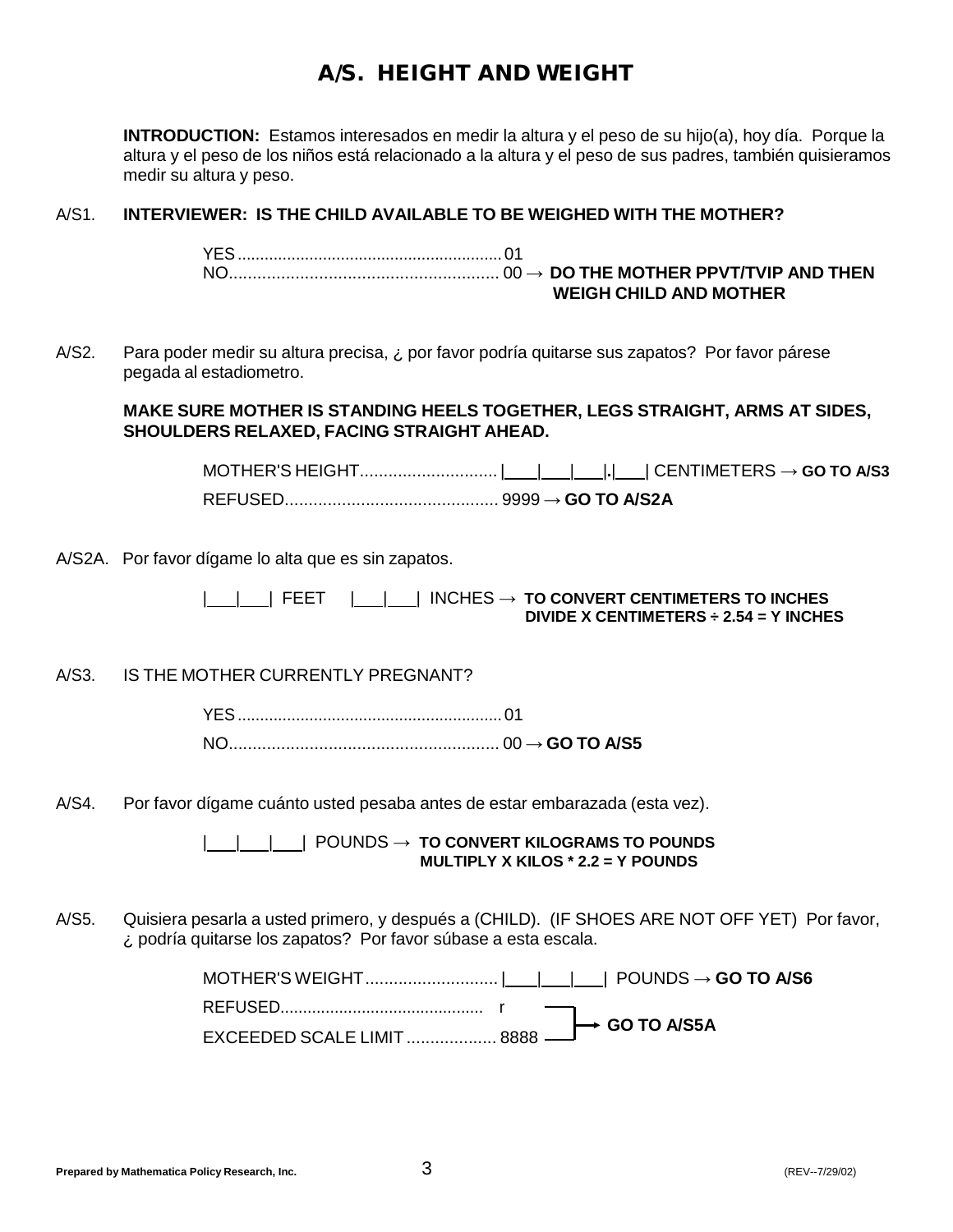A/S5A. Por favor dígame su peso.

| | | | POUNDS

A/S6. Primero tratemos de pesar a (CHILD) por sí mismo(a). ¿ Por favor podría quitarle los zapatos a (CHILD)? Veamos si (CHILD) se puede parar en la escala.

> WEIGHT OF CHILD WEIGHED BY HIM/HERSELF................................ | | | | POUNDS **→ GO TO A/S7**

REFUSED/UNABLETO COMPLETE.......................................... r **→ GO TO A/S6A**

- A/S6A-B. Quizás sería más cómodo para (CHILD) si (lo/la) pesamos junto con usted. Para poder tener una medida precisa del peso de (CHILD), quisiera pesarla primero a usted por sí misma, y después pesarla a usted cargando a (CHILD). (IF SHOES ARE NOT OFF YET) Por favor, ¿ podría (quitarse los zapatos) (y) (quitarle los zapatos a [CHILD])? Por favor súbase a esta escala.
	- A. WEIGHT BY HERSELF..................| | | | POUNDS

REFUSED ..................................... r **→ GO TO A/S6B**

EXCEEDED SCALE LIMIT............ 8888 **→ GO TO A/S7**

B. WEIGHT WITH CHILD .................. | | | | POUNDS

REFUSED / UNABLE TO WEIGH CHILD WITH MOTHER................................

**EXCEEDED SCALE LIMIT............ 8888 └ GO TO A/S7** 

A/S7. Ahora, quisiera medir a (CHILD) para ver lo alto(a) que (él/ella) es. (IF SHOES ARE NOT OFF YET) ¿ Por favor podría quitarle los zapatos a (CHILD)?

(CHILD's HEELS, BUTTOCKS, SHOULDERS, AND HEAD SHOULD BE AGAINST THE STADIOMETER; IDEALLY, CHILD SHOULD BE STANDING WITH HIS OR HER HEELS TOGETHER, LEGS STRAIGHT, ARMS AT HIS OR HER SIDES, SHOULDERS RELAXED, LOOKING STRAIGHT AHEAD.)

HEIGHT OF CHILD............................... | | | |**.**| | CENTIMETERS

A/S8. PRAISE CHILD. DID PARENT RESPOND POSITIVELY WHEN YOU PRAISED CHILD?

YES...................................................... 01 NO.............................................................00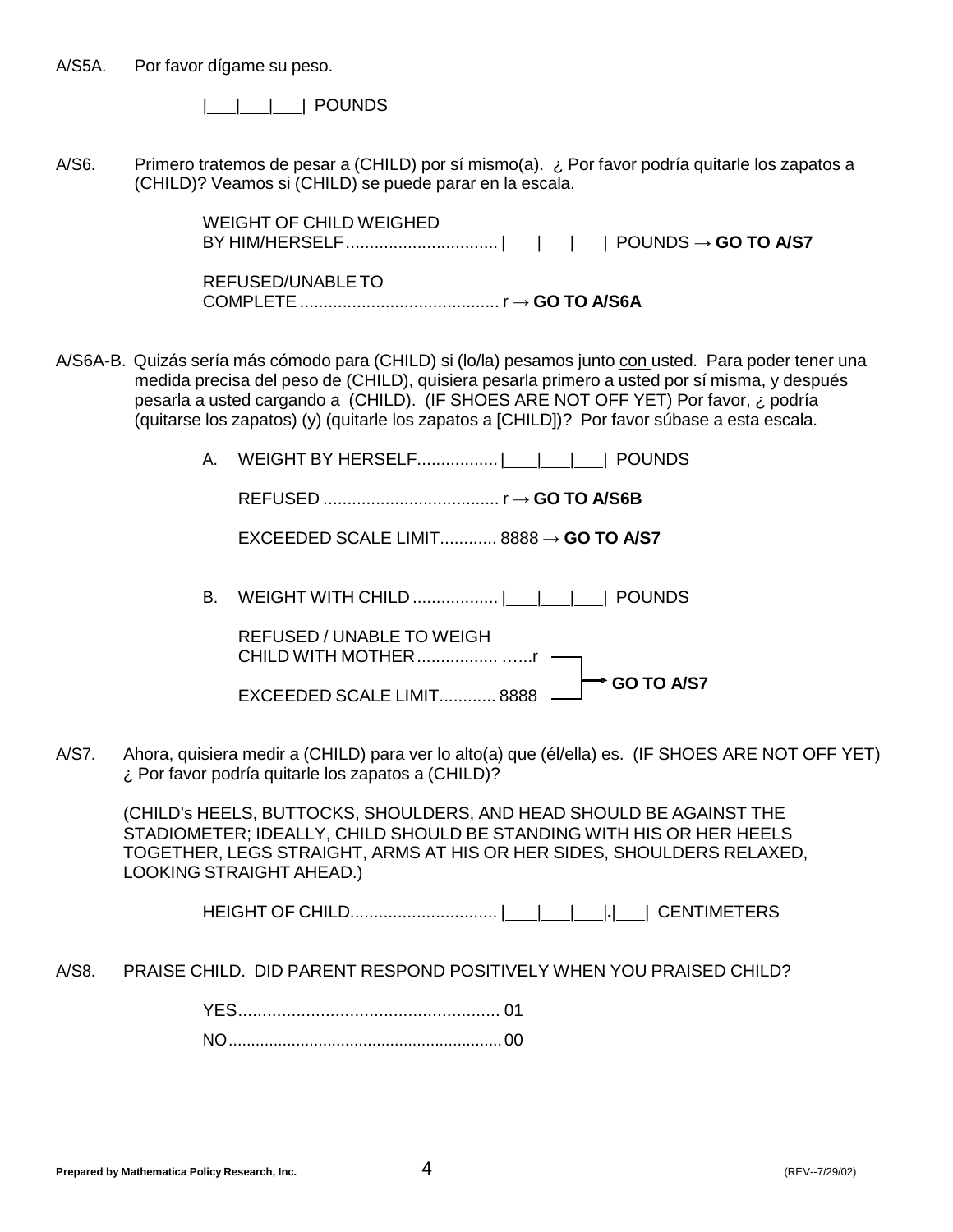## <span id="page-5-0"></span>B. CHILD'S PEABODY PICTURE VOCABULARY TEST OR TVIP

B1. DOES THIS CHILD SPEAK SPANISH?

YES.......................................01 → **ADMINISTER THE TVIP FIRST (B2) AND THEN THE PPVT-III (B6)**

NO.........................................00 → **ADMINISTER THE PPVT-III ONLY (B6), PAGE [9](#page-9-0)**

## **B2. TVIP (FOR CHILDREN WHO SPEAK SPANISH)**

#### **GENERALPROCEDURES**

Read each word clearly and distinctly. Do not put "el/la" or "uno/una" in front of any word. You may repeat the word if the child asks.

Always record the number of the picture the child indicates, whether correct or an error.

Indicate correct items by circling "1".

Indicate errors by circling "0".

If child asks for correct answer, say:

**Por ahora quisiera saber qué palabras sabes sin que yo te lo diga. Después hablamos de eso. Te los diré después de que hayamos terminado, pero por ahora, sigamos.**

If child indicates more than one picture for a word, ask him/her to pick just one picture. If you are not sure of the child's answer, ask him/her to show you again.

When the ceiling is reached, discontinue TVIP.

#### **CEILING RULES**

**CEILING:** Lowest 8 consecutive responses containing 6 errors.

Continue until the CEILING is established—when the child makes 6 errors in 8 consecutive items. Stop testing when the CEILING is reached.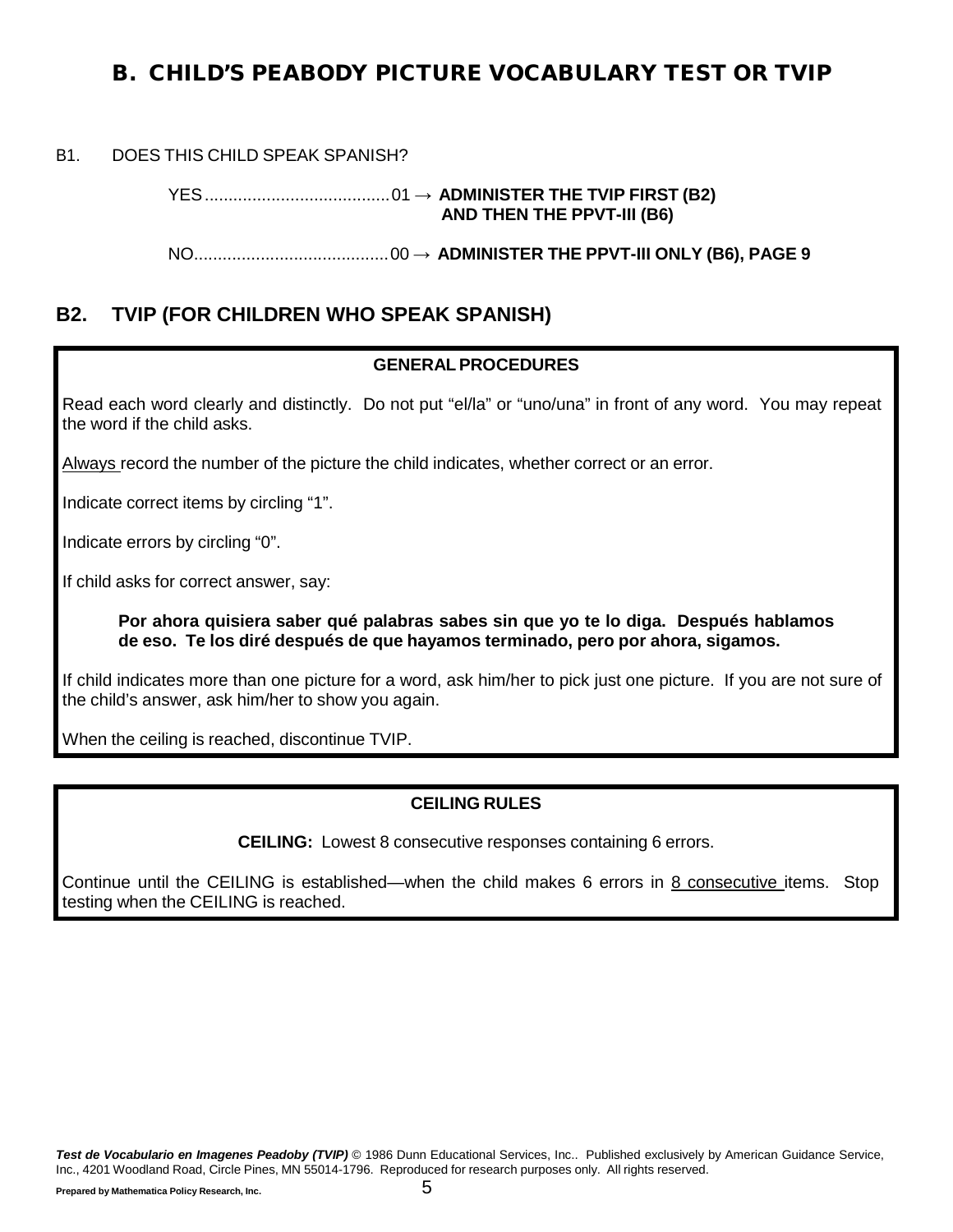SET UP *TVIP* TENT AND PLACE BEFORE THE CHILD. SAY:

**Quiero que mires unos dibujos conmigo.**

TURN TO TRAINING PLATE A, POINT TO ALL FOUR PICTURES, AND SAY:

**¿Ves todas los dibujos en esta página? Yo voy a decir una palabra; después quiero que pongas tu dedo en el dibujo que mejor muestra lo que significa la palabra. Probemos con uno. Pone tu dedo en "muñeca."**

IF THE CHILD MAKES THE CORRECT RESPONSE, TURN TO TRAINING PLATE B, SAYING:

**Bien. Ahora pone tu dedo en "hombre."**

IF CHILD AGAIN MAKES THE CORRECT RESPONSE, TURN TO TRAINING PLATE C, SAYING:

**Muy bien! Muéstrame "columpiar."**

IF CHILD AGAIN MAKES THE CORRECT RESPONSE, GO TO NEXT PAGE AND BEGIN TESTING.

IF CHILD NEEDS MORE TRAINING, FOLLOW THESE PROCEDURES:

ONLY WHILE USING THE SAMPLE PLATES, IF CHILD CHOOSES THE WRONG PICTURE, BEFORE GOING ON TO THE NEXT PLATE, POINT OUT THE CORRECT RESPONSE WHILE SAYING, FOR EXAMPLE:

**Hiciste un buen esfuerzo, pero ésta es la respuesta correcta.**

AT THE SAME TIME, BRIEFLY EXPLAIN WHY THE ANSWER IS CORRECT. REPEAT THE ITEM UNTIL THE SUBJECT MAKES THE CORRECT RESPONSE; THEN GO ON TO THE NEXT ITEM. WITH VERY YOUNG AND LEARNING DISABLED CHILDREN, TRAINING WITH ADDITIONAL PRACTICE WORDS MAY BE NEEDED TO ESTABLISH THE DESIRED POINTING BEHAVIOR. IN SUCH CASES, USE AS MANY OF THE SERIES OF ALTERNATE WORDS AS NEEDED. CONTINUE THROUGH THE TRAINING PLATES UNTIL THE CHILD RESPONDS CORRECTLY TO A COMPLETE CYCLE OF THREE CONSECUTIVE WORDS WITHOUT YOUR HELP.

| Training Plate | Words         |               |             |             |
|----------------|---------------|---------------|-------------|-------------|
|                | muñeca (4)    | tenedor $(1)$ | mesa $(2)$  | perro(3)    |
| В              | hombre $(2)$  | peine(3)      | media $(4)$ | boca $(1)$  |
|                | columpiar (3) | beber $(4)$   | andar $(1)$ | subir $(2)$ |

THE LENGTH OF TIME REQUIRED TO ESTABLISH THE DESIRED POINTING BEHAVIOR WILL VARY FROM CHILD TO CHILD. TRAINING PLATES MAY BE REPEATED.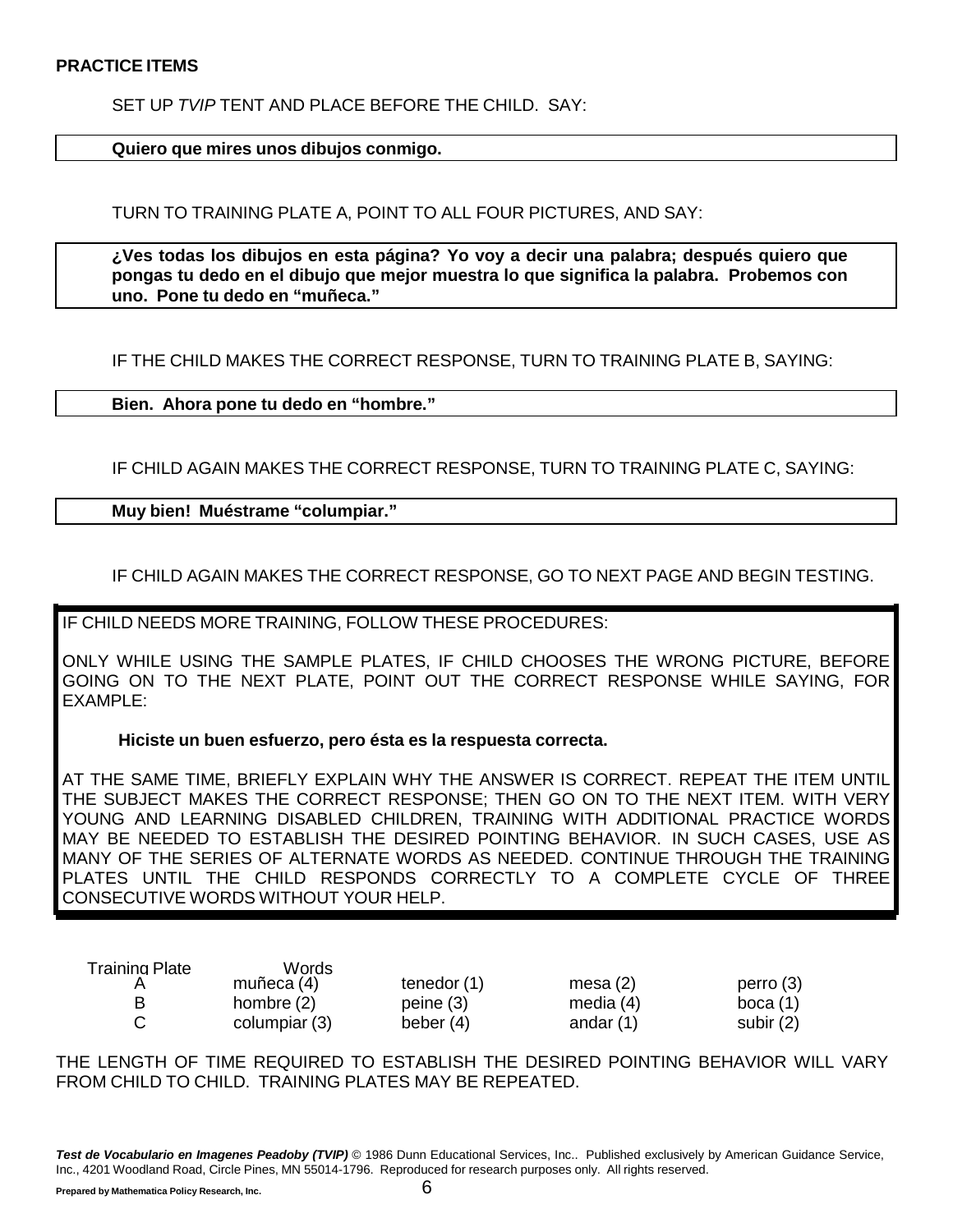| If the child has not successfully completed a training item after a number of trials, discontinue training and |  |  |  |  |
|----------------------------------------------------------------------------------------------------------------|--|--|--|--|
| write your explanation of why the child is untestable in this box.                                             |  |  |  |  |

WHEN THE DESIRED POINTING BEHAVIOR HAS BEEN ESTABLISHED, TURN TO ITEM #1, THEN SAY:

**Bien! Ahora voy a mostrarte algunos otros dibujos. Cada vez yo diré algo y tu indicarás el mejor dibujo de esto. Cuando lleguemos más adelante, puede que no estés seguro(a) cual indicar, pero quiero que mires cuidadosamente todos los dibujos de todas maneras y escojas el que tu pienses que es el correcto.**

**Muéstrame . . .**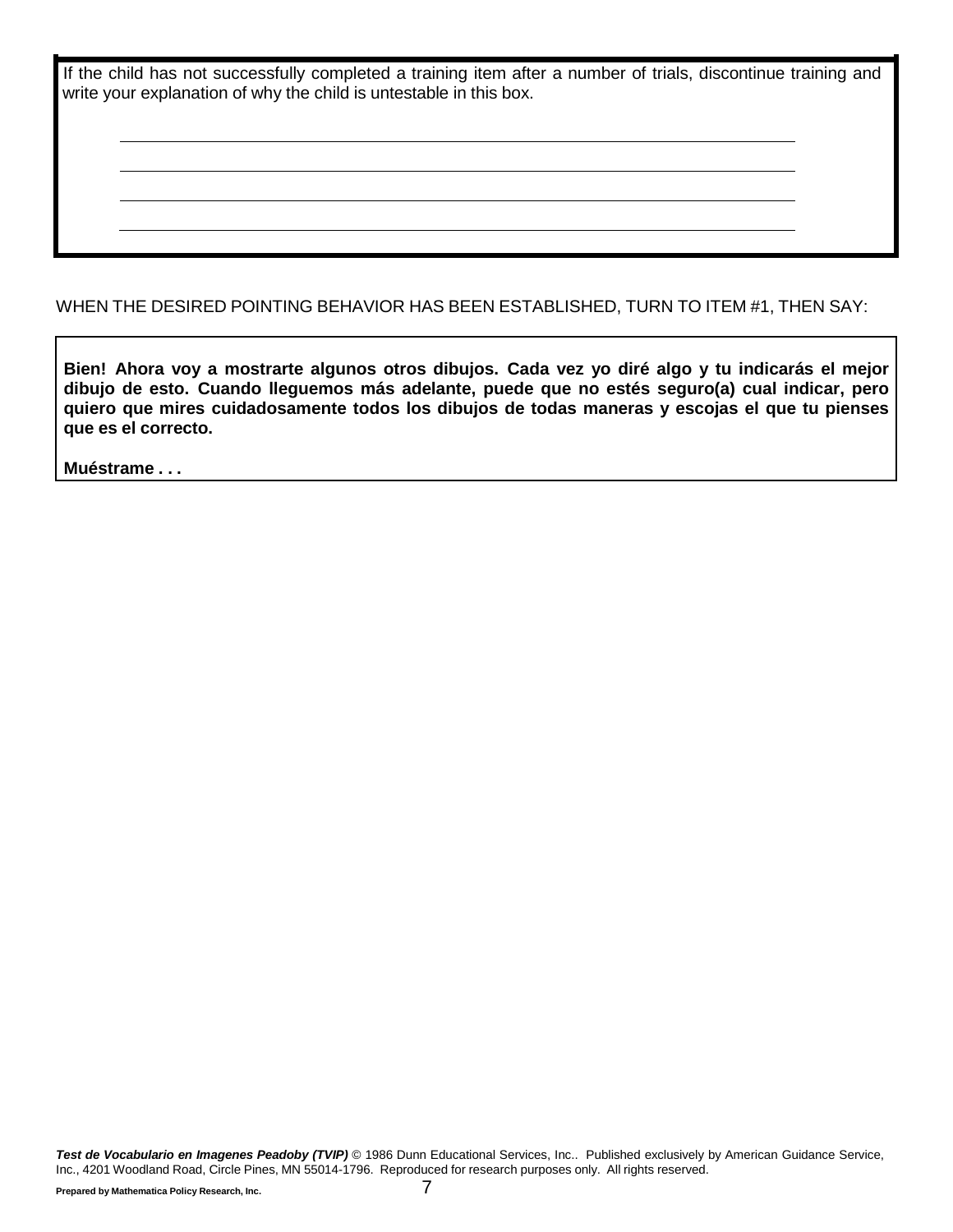|                 |                |                                |                           |                         |                 | A ceiling is established when there are 6 error in 8 consecutive items. |     |          |                          |                         |
|-----------------|----------------|--------------------------------|---------------------------|-------------------------|-----------------|-------------------------------------------------------------------------|-----|----------|--------------------------|-------------------------|
|                 |                |                                | <b>CIRCLE ONE</b>         |                         |                 |                                                                         |     |          | <b>CIRCLE ONE</b>        |                         |
| Plate<br>Number | Word<br>Key    | Response                       | Correct                   | Error                   | Plate<br>Number | Word                                                                    | Key | Response | Correct                  | Error                   |
| 1.              |                |                                | $\overline{1}$            | $\overline{\mathbf{0}}$ | 26.             |                                                                         |     |          | $\overline{\phantom{1}}$ | $\overline{0}$          |
| 2.              | Lámpara(4)     |                                | $\overline{1}$            | $\overline{\mathbf{0}}$ | 27.             |                                                                         |     |          | $\overline{\phantom{1}}$ | $\overline{0}$          |
| 3.              |                |                                | $\overline{1}$            | $\overline{\mathbf{0}}$ | 28.             | uniforme (4)                                                            |     |          | $\overline{\phantom{1}}$ | $\overline{\mathbf{0}}$ |
| 4.              |                |                                | $\overline{\phantom{0}}$  | $\overline{0}$          | 29.             |                                                                         |     |          | $\overline{\phantom{0}}$ | $\overline{0}$          |
| 5.              |                |                                | $\overline{\phantom{0}}$  | $\overline{0}$          | 30.             |                                                                         |     |          | $\overline{\phantom{1}}$ | $\overline{0}$          |
| 6.              | $r$ odilla(4)  |                                | $\overline{\mathbf{1}}$   | $\overline{\mathbf{0}}$ | 31.             | grupo (3)                                                               |     |          | $\overline{\mathbf{1}}$  | $\overline{0}$          |
| 7.              |                |                                | $\overline{\phantom{0}1}$ | $\overline{\mathbf{0}}$ | 32.             | músico  (2)                                                             |     |          | $\overline{\phantom{1}}$ | $\overline{\mathbf{0}}$ |
| 8.              | Ambulancia (1) |                                | $\overline{\phantom{0}}$  | $\overline{0}$          | 33.             | ceremonia (4)                                                           |     |          | $\overline{\mathbf{1}}$  | $\overline{0}$          |
| 9.              |                |                                | $\overline{1}$            | $\overline{\Omega}$     | 34.             |                                                                         |     |          | $\overline{\phantom{1}}$ | $\overline{\mathbf{0}}$ |
| 10.             |                |                                | $\overline{\phantom{0}}$  | $\overline{\mathbf{0}}$ | 35.             | bebida (1)                                                              |     |          | $\overline{\mathbf{1}}$  | $\overline{0}$          |
| 11.             | cuello(3)      |                                | $\overline{\phantom{0}}$  | $\overline{0}$          | 36.             | médico  (4)                                                             |     |          | $\overline{\phantom{1}}$ | $\overline{0}$          |
| 12.             | mueble (3)     |                                | $\overline{1}$            | $\overline{\mathbf{0}}$ | 37.             | aislamiento (1)                                                         |     |          | $\overline{1}$           | $\overline{0}$          |
| 13.             | abeja (3)      |                                | $\overline{\phantom{1}}$  | $\overline{0}$          | 38.             | mecánico  (2)                                                           |     |          | $\overline{\phantom{1}}$ | $\overline{0}$          |
| 14.             |                |                                | $\overline{1}$            | $\overline{\mathbf{0}}$ | 39.             | premiar (3)                                                             |     |          | $\overline{\phantom{1}}$ | $\overline{0}$          |
| 15.             |                |                                | $\overline{\phantom{0}}$  | $\overline{0}$          | 40.             | dentista  (3)                                                           |     |          | $\overline{\phantom{1}}$ | $\overline{\mathbf{0}}$ |
| 16.             | ballena(2)     |                                | $\mathbf{\underline{1}}$  | $\overline{0}$          | 41.             |                                                                         |     |          | $\overline{\mathbf{1}}$  | <u>_0</u>               |
| 17.             |                |                                | $\overline{1}$            | $\overline{\mathbf{0}}$ | 42.             |                                                                         |     |          | $\overline{1}$           | $\overline{0}$          |
| 18.             | Acariciar (1)  |                                | $\overline{\phantom{0}}$  | $\overline{0}$          | 43.             | joyas  (1)                                                              |     |          | $\overline{\phantom{1}}$ | $\overline{0}$          |
| 19.             | Accidente (2)  |                                | $\overline{1}$            | $\overline{0}$          | 44.             | humano (2)                                                              |     |          | $\overline{\phantom{1}}$ | $\overline{0}$          |
| 20.             | Canguro (2)    |                                | $\overline{\phantom{1}}$  | $\overline{0}$          | 45.             |                                                                         |     |          | $\overline{\phantom{0}}$ | $\overline{0}$          |
| 21.             |                |                                | $\overline{1}$            | $\underline{0}$         | 46.             |                                                                         |     |          | $\overline{1}$           | $\overline{\mathbf{0}}$ |
| 22.             |                |                                | $\overline{\mathbf{1}}$   | $\overline{0}$          | 47.             | construcción  (2)                                                       |     |          | $\overline{\mathbf{1}}$  | $\overline{0}$          |
| 23.             | águila(2)      | <u> 1999 - John Barnett, p</u> | $\overline{1}$            | $\underline{0}$         | 48.             |                                                                         |     |          | $\overline{\phantom{1}}$ | $\overline{\mathbf{0}}$ |
| 24.             |                |                                | $\overline{\phantom{0}}$  | $\overline{0}$          | 49.             |                                                                         |     |          | $\overline{\phantom{0}}$ | $\overline{\mathbf{0}}$ |
| 25.             |                |                                | $\overline{\phantom{1}}$  | $\overline{0}$          |                 |                                                                         |     |          |                          |                         |

*OFFICE ONLY:* SCORE | |

B2A. DOES (CHILD) SPEAK ANY ENGLISH?

YES.......................................01 → **CONTINUE WITH PPVT (B6)** NO.........................................00 → **GO TO NEXT ACTIVITY**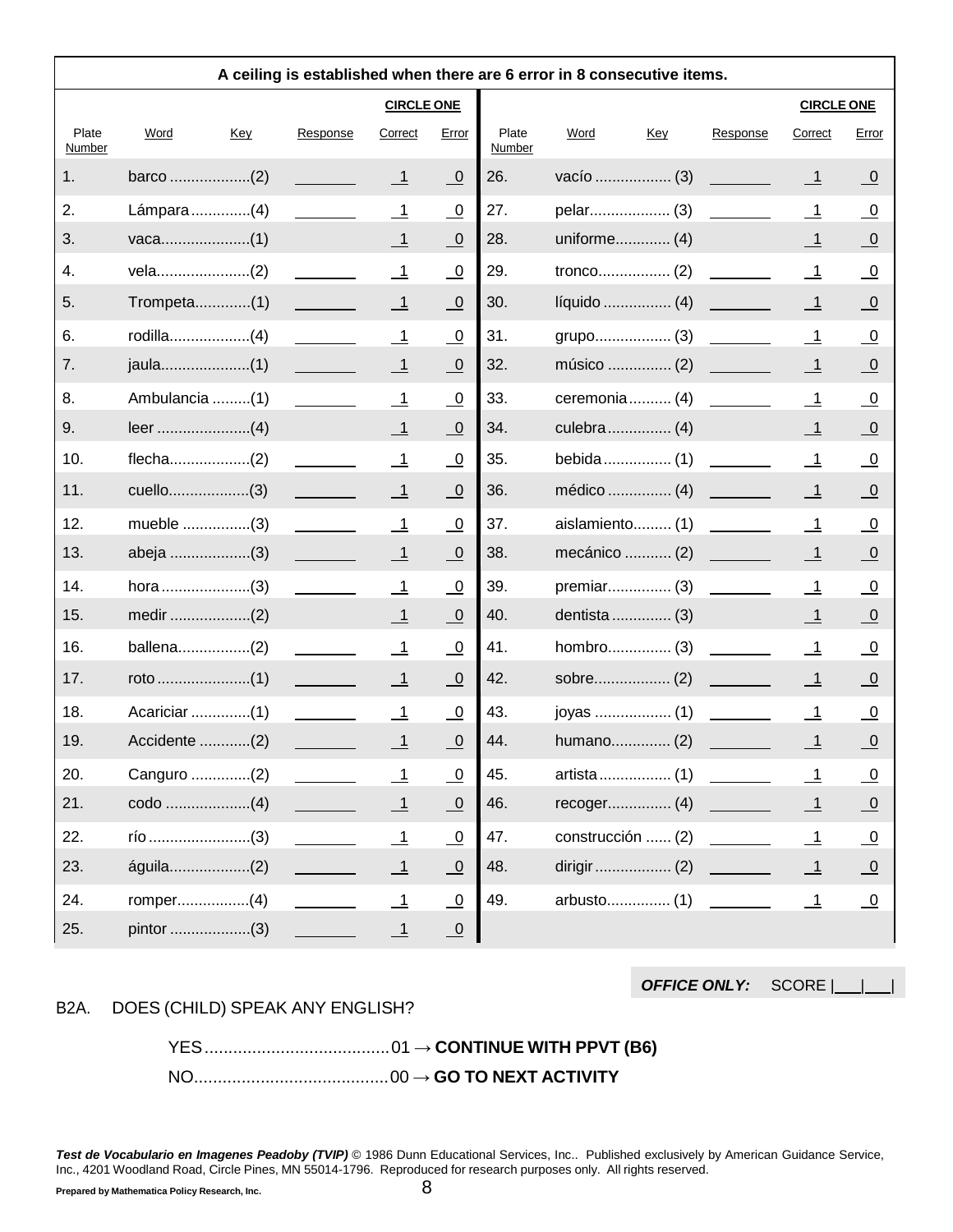## <span id="page-9-0"></span>**B6. CHILD PPVT III (FORM A)**

REMEMBER TO ALWAYS RECORD THE NUMBER OF THE CHILD'S RESPONSE, WHETHER CORRECT OR INCORRECT.

#### **GENERALPROCEDURES**

Read each word clearly and distinctly. Do not put "the" or "a" in front of any word. You may repeat the word if the child asks.

Always record the number of the picture the child indicates, whether correct or an error.

Indicate correct items by circling "1".

Indicate errors by circling "0".

If child asks for correct answer, say:

#### **For now I want to see what words you know without my telling you. We'll talk about it later. I'll tell you after we're done, but let's keep going for now.**

If child indicates more than one picture for a word, ask him/her to pick just one picture. If you are not sure of the child's answer, ask him/her to show you again.

When the ceiling set is completed, discontinue PPVT.

#### **RULES FOR USING SETS**

COMPLETE SET RULE.

Once you begin a set of test items, always administer all 12 items in that set in order, and always start with the first item in the set.

CEILING SET RULE.

The ceiling set rule is eight (8) or more errors in a set.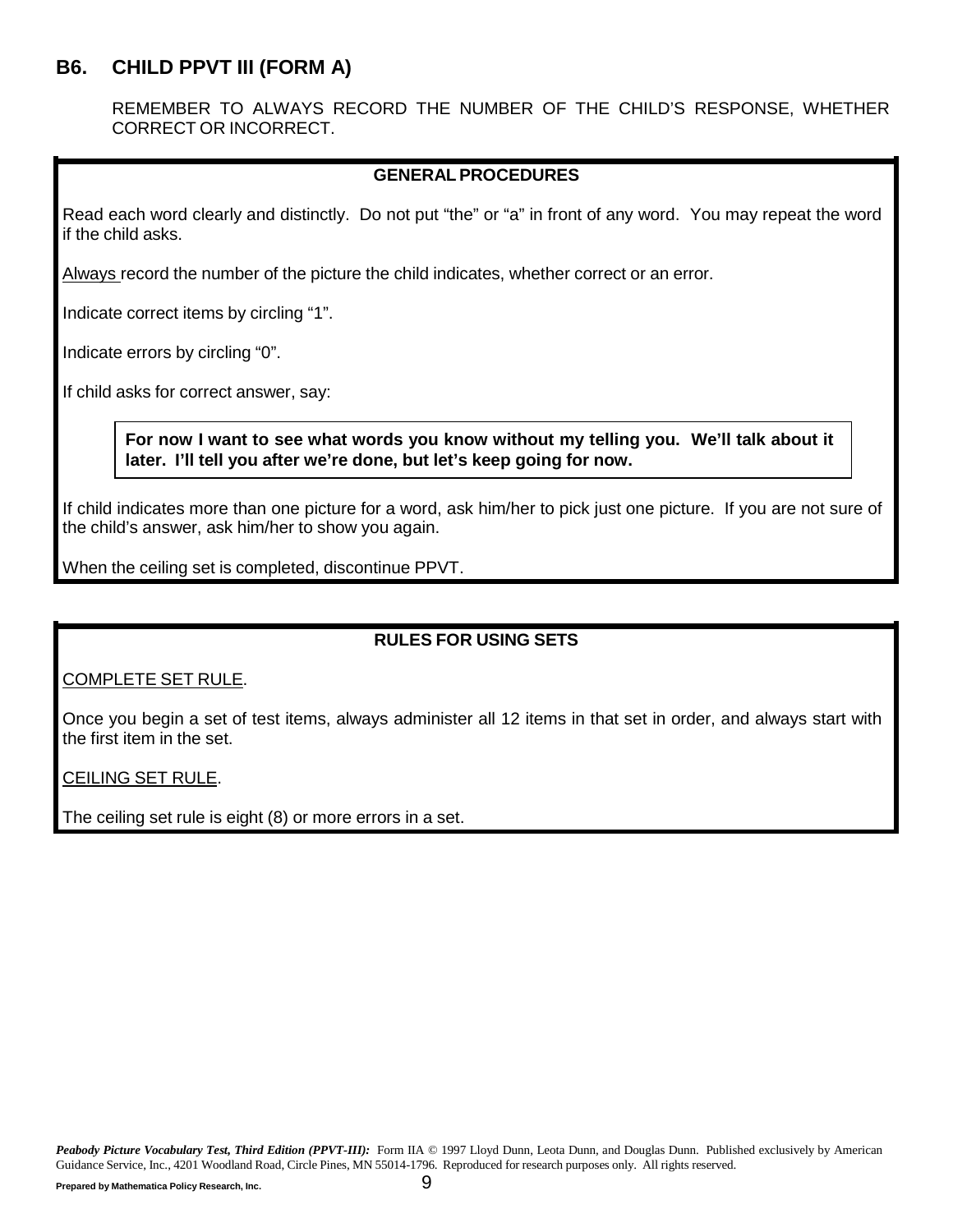**Now, I want you to look at some pictures with me. I'm going to say some words. For each word I say, you tell me the number or point to the picture that best shows what the word means. Let's try some.**

#### SHOW TRAINING PLATE A, AND SAY:

#### **See all the pictures on this page?**

POINT TO EACH OF THE FOUR PICTURES AND SAY:

I will say something; then I want you to put your finger on the picture of what I have said. **Let's try one. Put your finger on "ball."**

#### **RESPONSE WAS:**

**CORRECT.........................................................1 → READ A INCORRECT .....................................................0 → READ B**

#### **A. CORRECT RESPONSE**

**Good! Let's try another one. Put your finger on "dog."**

IF THE CHILD RESPONDS CORRECTLY WITHOUT HELP BY POINTING TO THE DOG IN QUADRANT 4, SAY:

**Good.**

GO TO TRAINING PLATE B (ON THE NEXT PAGE)

#### **B. INCORRECT RESPONSE**

IF THE CHILD RESPONDS INCORRECTLY, DEMONSTRATE THE CORRECT RESPONSE BY POINTING TO THE BALL AND SAYING:

**You tried, but this is "ball." Now try again. Put your finger on "ball."**

HELP AS NECESSARY UNTIL THE CHILD CAN MAKE A CORRECT RESPONSE. THEN SAY:

**Good! Let's try another one. Put your finger on "dog."**

IF NECESSARY, HELP THE CHILD AS YOU DID WITH BALL. SINCE THE CHILD NEEDS ASSISTANCE IN ESTABLISHING THE CORRECT POINTING RESPONSE, CONTINUE TRAINING WITH THE WORDS BANANA (3) AND SPOON (1) BEFORE GOING ON TO TRAINING ITEM B.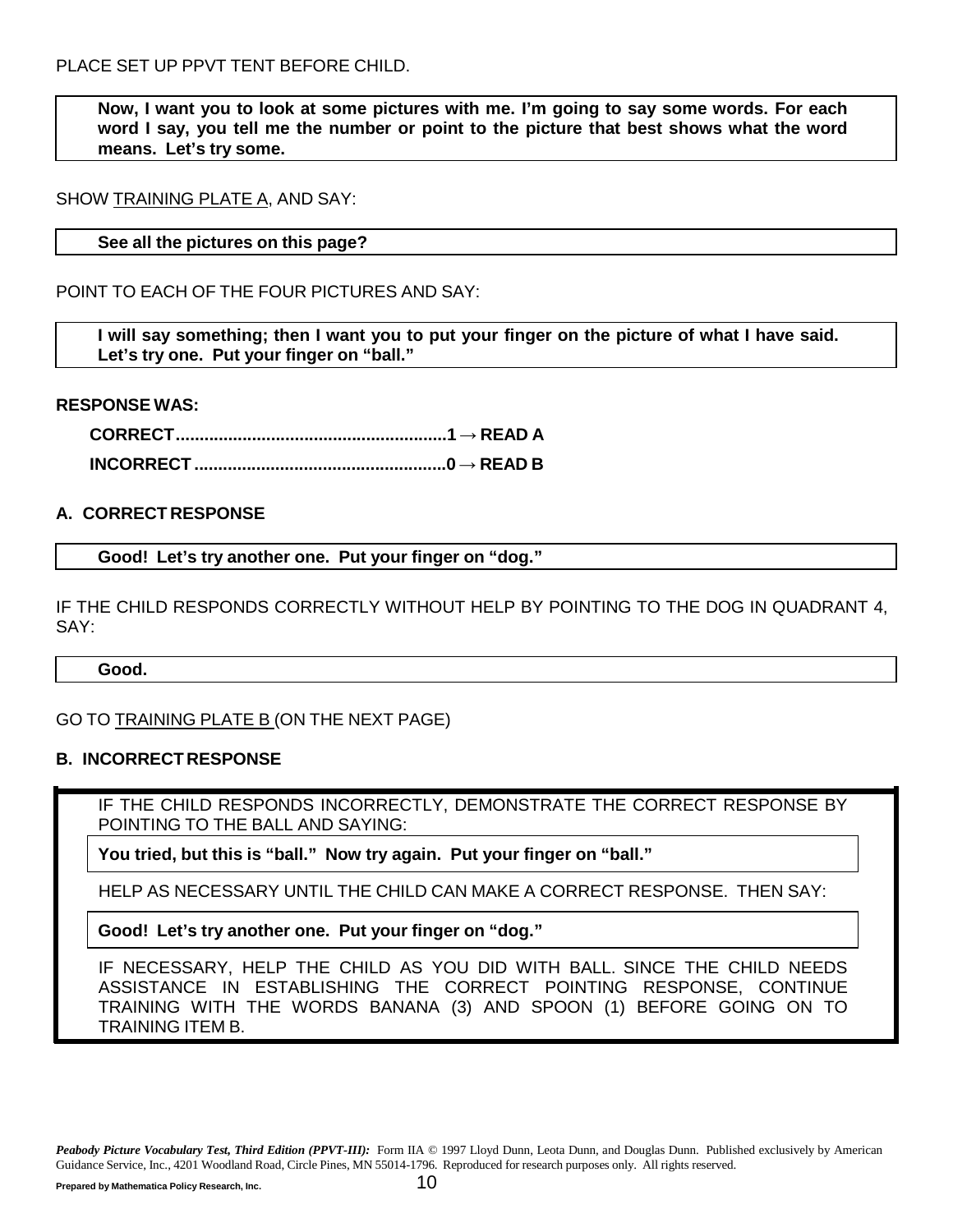#### **Now look at all the pictures on this page.**

POINT TO EACH OF THE FOUR PICTURES ON TRAINING PLATE B. THEN SAY:

**Point to "crying."** OR **Put your finger on "crying."**

**RESPONSE WAS:**

**A. CORRECT RESPONSE**

**Good! Let's try another one. Point to "sleeping."**

IF THE CHILD RESPONDS CORRECTLY, DISCONTINUE USING THE TRAINING ITEMS AND INTRODUCE THE TEST ITEMS BY SAYING:

**Now I am going to show you some more pictures. Each time I will say something and you will point to the best picture of it. When we get further along, you may not be sure which one to point to, but I want you to look carefully at all of the pictures anyway and choose the one you think is right.**

**Point to . . .**

#### **B. INCORRECT RESPONSE**

IF THE CHILD RESPONDS INCORRECTLY TO "CRYING," DEMONSTRATE THE CORRECT RESPONSE BY POINTING TO CRYING AND SAYING:

#### **You tried, but this is "crying." Now try again. Point to "crying."**

HELP AS NECESSARY UNTIL THE CHILD MAKES A CORRECT RESPONSE. THEN SAY:

**Good! Let's try another one. Point to "sleeping."**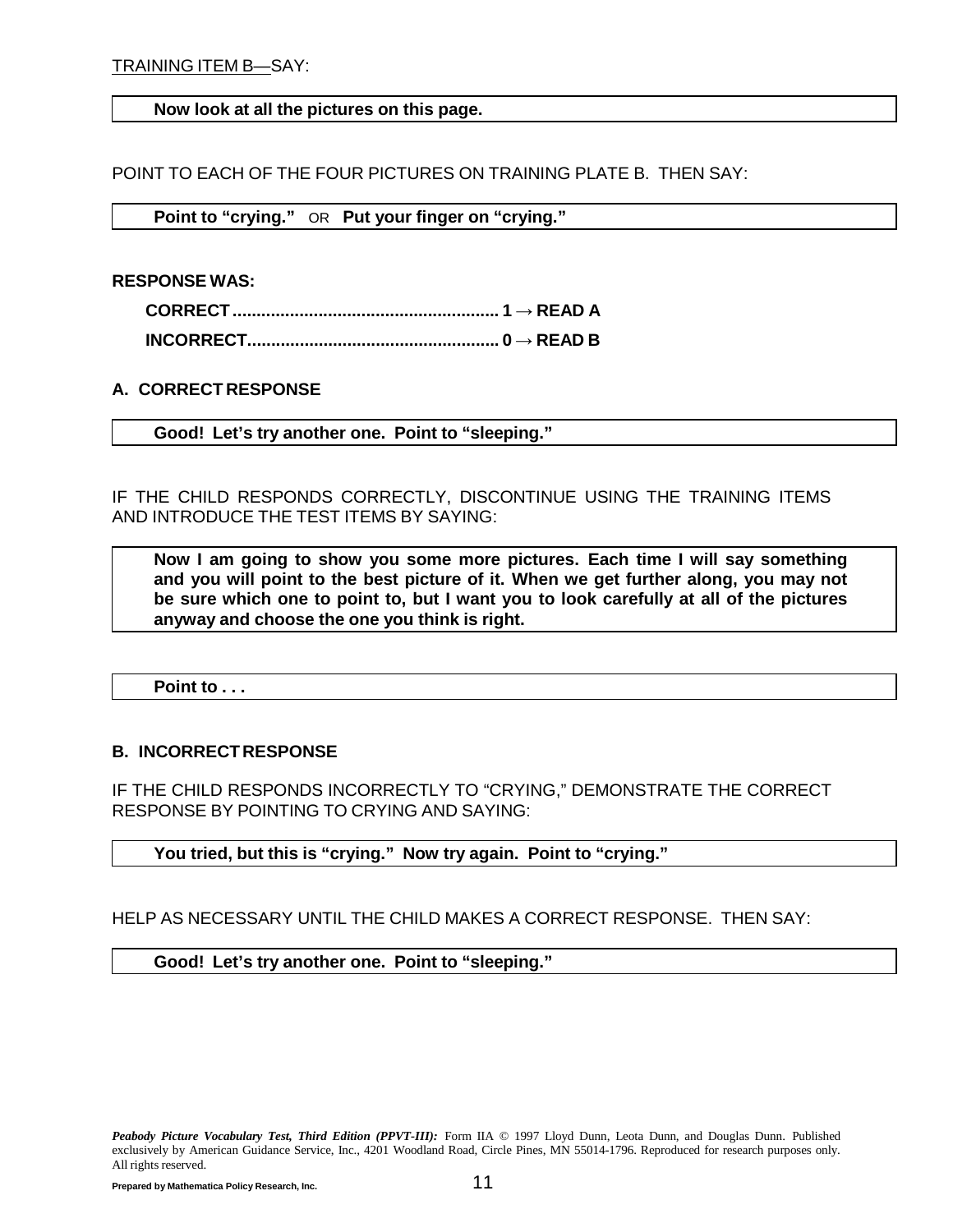|  |  | If the child has not successfully completed at least two training items after a number of trials, |  |  |  |  |  |  |
|--|--|---------------------------------------------------------------------------------------------------|--|--|--|--|--|--|
|  |  | discontinue training and write your explanation of why the child is untestable in this box.       |  |  |  |  |  |  |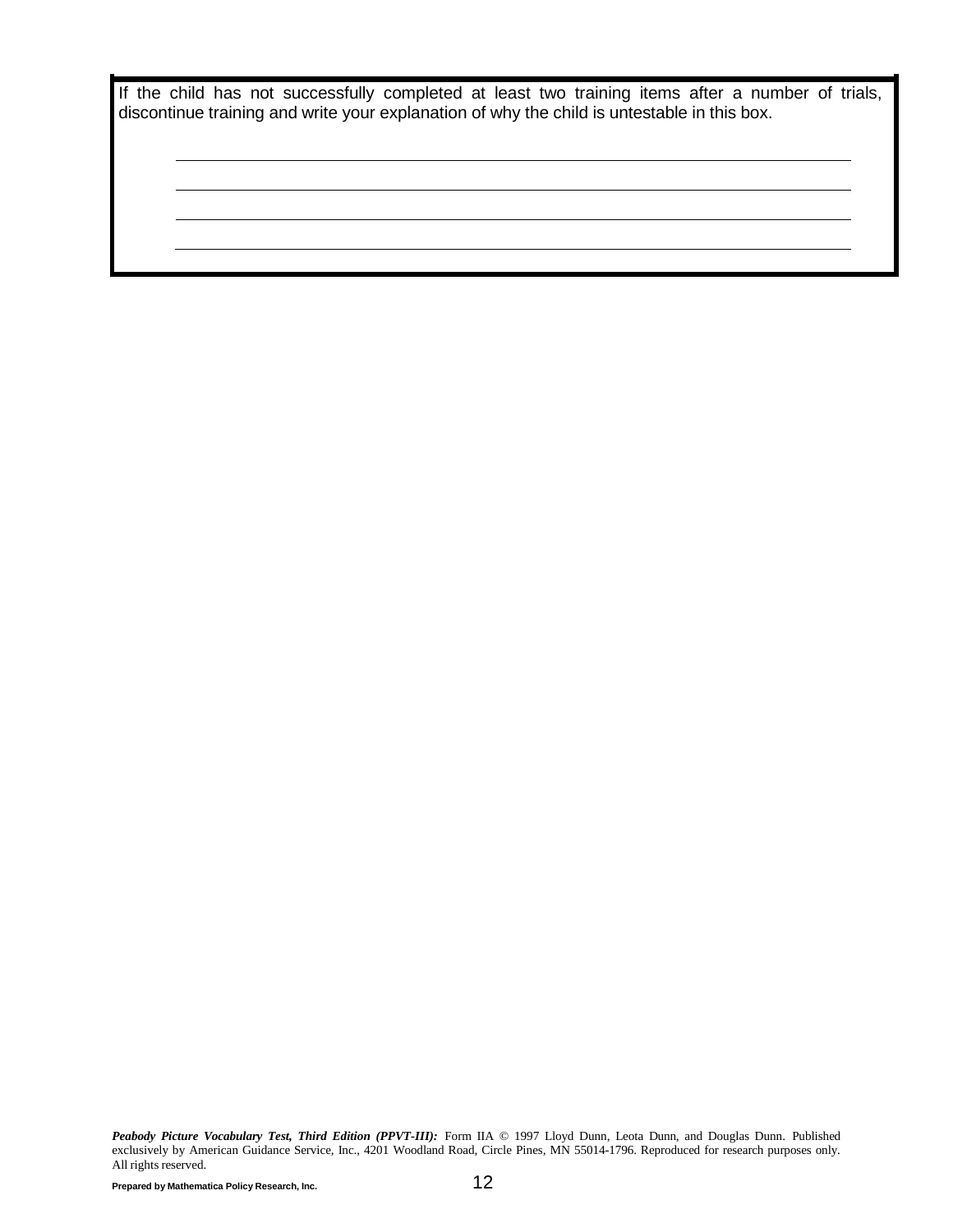|                  |             |     | A ceiling is established when there are 8 or more errors in a set |                   |              |                  |             |     |                           |                   |              |
|------------------|-------------|-----|-------------------------------------------------------------------|-------------------|--------------|------------------|-------------|-----|---------------------------|-------------------|--------------|
| SET <sub>1</sub> |             |     |                                                                   | <b>CIRCLE ONE</b> |              | SET <sub>4</sub> |             |     |                           | <b>CIRCLE ONE</b> |              |
| <i>Item</i>      | Word        | Key | <b>Response</b>                                                   | <b>Correct</b>    | <b>Error</b> | <i>Item</i>      | <b>Word</b> | Key | <b>Response</b>           | <b>Correct</b>    | Error        |
| 1.               |             |     |                                                                   |                   | 0            | 37.              |             |     |                           |                   | 0            |
| 2.               |             |     |                                                                   |                   | 0            | 38.              |             |     |                           |                   | 0            |
| 3.               |             |     |                                                                   |                   | 0            | 39.              |             |     |                           |                   |              |
| 4.               |             |     |                                                                   |                   | 0            | 40.              |             |     |                           |                   |              |
| 5.               |             |     |                                                                   |                   | 0            | 41.              |             |     |                           |                   |              |
| 6.               |             |     |                                                                   |                   | 0            | 42.              |             |     |                           |                   |              |
| 7.               |             |     |                                                                   |                   | 0            | 43.              |             |     | astronaut (3)___________  |                   |              |
| 8.               |             |     | jumping  (3) __________                                           |                   | 0            | 44.              |             |     | raccoon (4)               |                   |              |
| 9.               |             |     |                                                                   |                   | 0            | 45.              |             |     | juggling(4)               |                   |              |
| 10.              |             |     |                                                                   |                   | 0            | 46.              |             |     |                           |                   |              |
| 11.              |             |     |                                                                   |                   | 0            | 47.              |             |     |                           |                   | O            |
| 12.              |             |     |                                                                   |                   | 0            | 48.              |             |     |                           |                   | 0            |
|                  |             |     | No. of Errors                                                     |                   |              |                  |             |     | No. of Errors             |                   |              |
| SET <sub>2</sub> |             |     |                                                                   | <b>CIRCLE ONE</b> |              | SET <sub>5</sub> |             |     |                           | <b>CIRCLE ONE</b> |              |
| <b>Item</b>      | <b>Word</b> | Key | <b>Response</b>                                                   | Correct           | <b>Error</b> | <b>Item</b>      | Word        | Key | <b>Response</b>           | <b>Correct</b>    | Error        |
| 13               |             |     |                                                                   |                   | 0            | 49.              |             |     | parachute (3) __________  |                   | 0            |
| 14.              |             |     |                                                                   |                   | 0            | 50.              |             |     |                           |                   | 0            |
| 15.              |             |     |                                                                   |                   | 0            | 51.              |             |     | rectangle (1) ___________ |                   |              |
| 16.              |             |     |                                                                   |                   | 0            | 52.              |             |     |                           |                   |              |
| 17.              |             |     | painting  (3)                                                     |                   | 0            | 53.              |             |     | camper (4)                |                   |              |
| 18.              |             |     |                                                                   |                   | 0            | 54.              |             |     |                           |                   |              |
| 19.              |             |     |                                                                   |                   | 0            | 55.              |             |     |                           |                   |              |
| 20.              |             |     |                                                                   |                   | 0            | 56.              |             |     |                           |                   |              |
| 21.              |             |     | $fence  \dots (3)$                                                |                   | 0            | 57.              |             |     |                           |                   |              |
| 22.              |             |     |                                                                   |                   | 0            | 58.              |             |     |                           |                   |              |
| 23.              |             |     | garbage(2)                                                        |                   | 0            | 59.              |             |     |                           |                   | 0            |
| 24.              |             |     |                                                                   |                   | 0            | 60.              |             |     |                           |                   | 0            |
|                  |             |     | No. of Errors                                                     |                   |              |                  |             |     | No. of Errors             |                   |              |
| SET <sub>3</sub> |             |     |                                                                   | <b>CIRCLE ONE</b> |              | SET 6            |             |     |                           | <b>CIRCLE ONE</b> |              |
| <b>Item</b>      | <b>Word</b> | Key | <b>Response</b>                                                   | <b>Correct</b>    | <b>Error</b> | <b>Item</b>      | Word        | Key | <b>Response</b>           | <b>Correct</b>    | <b>Error</b> |
| 25.              |             |     |                                                                   |                   | 0            | 61.              |             |     | vehicle(4)                | 1                 | 0            |
| 26.              |             |     | shoulder  (3) ___________                                         |                   | 0            | 62.              |             |     |                           |                   | 0            |
| 27.              |             |     |                                                                   |                   | 0            | 63.              |             |     | luggage (2)               |                   | 0            |
| 28.              |             |     | measuring (4) __________                                          |                   | 0            | 64.              |             |     | awarding(3) ___________   |                   | 0            |
| 29.              |             |     | porcupine  (1) ___________                                        |                   | 0            | 65.              |             |     | hydrant (4)               |                   | 0            |
| 30.              |             |     |                                                                   |                   | 0            | 66.              |             |     | swamp(3)                  | 1                 | 0            |
| 31.              |             |     |                                                                   |                   | 0            | 67.              |             |     | calculator(2)             |                   | 0            |
| 32.              |             |     | fountain(2)                                                       |                   | 0            | 68.              |             |     |                           | 1                 | 0            |
| 33.              |             |     |                                                                   |                   | 0            | 69.              |             |     | squash(4)                 | 1                 | 0            |
| 34.              |             |     | penguin  (1)                                                      |                   | 0            | 70.              |             |     |                           |                   | 0            |
| 35.              |             |     | decorated(4)                                                      |                   | 0            | 71.              |             |     | vegetable(3)              | 1                 | O            |
| 36.              |             |     |                                                                   |                   | 0            | 72.              |             |     |                           |                   | 0            |
|                  |             |     | No. of Errors                                                     |                   |              |                  |             |     | No. of Errors             |                   |              |
|                  |             |     |                                                                   |                   |              |                  |             |     |                           |                   |              |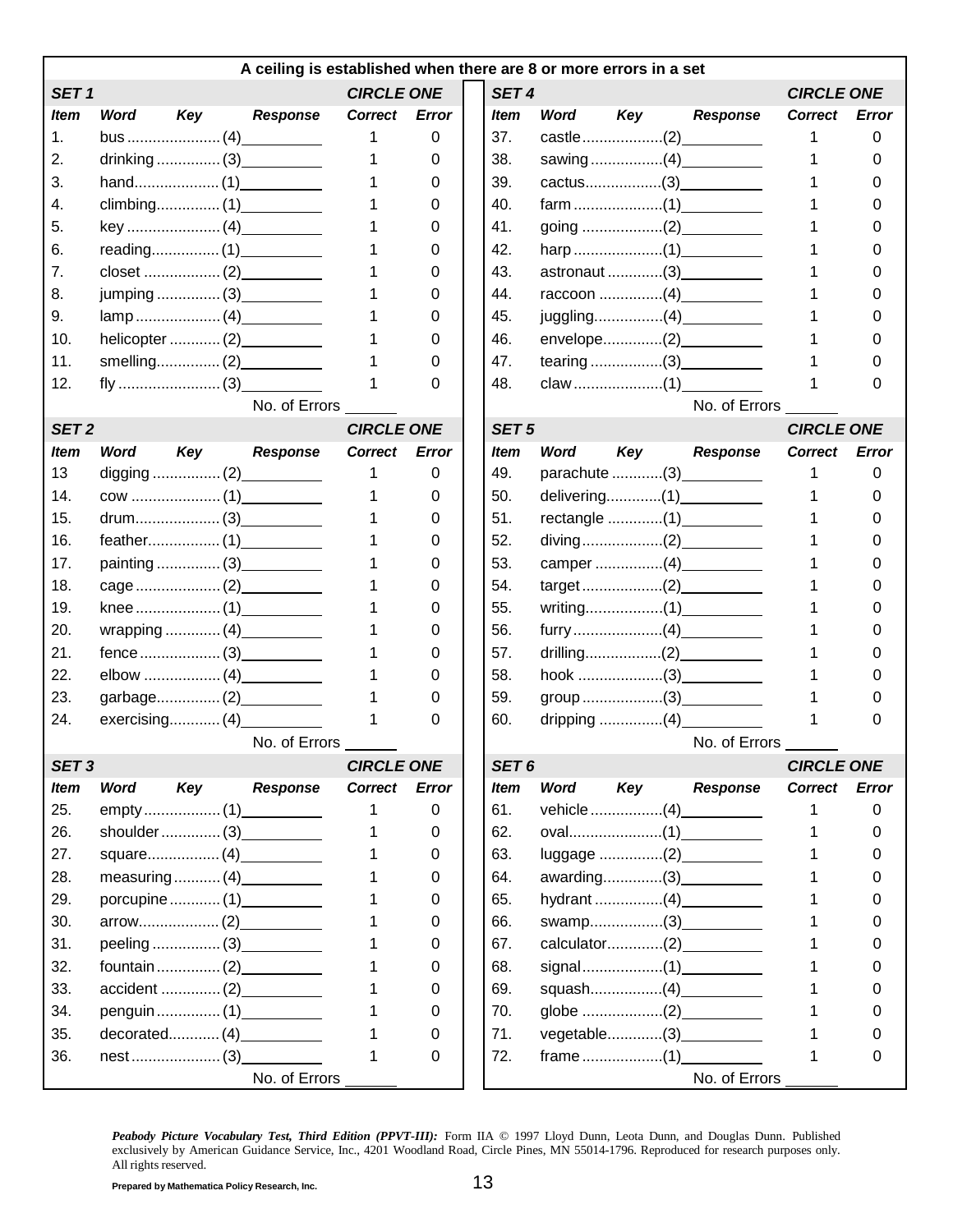## C. WALK-A-LINE

#### <span id="page-14-0"></span>**Walk-a-Line Task**

The walk-a-line task measures motor control among preschool aged children (Kochanska, Murray, & Harlan, 2000; Maccoby, Dowley, Hagen, & Degerman, 1965; Razza, Martin, & Brooks-Gunn, 2016).

#### **Administration**

During the home visit, children were asked to walk along the length of a six-inch-wide, six-foot-long line three times. Before the child began, the data collector demonstrated how to walk along the line keeping their feet on the line as they walked. During the baseline trial, children were asked to walk the line at a normal speed. Children were then asked to walk the line at a very slow speed for the second and third trials. The data collector used a stopwatch to measure the time of each trial, beginning timing as soon as the child began moving and stopping as soon as both feet were off the line.

#### **Scoring**

Razza and colleagues (2016) calculated the time difference between the normal speed and each slow trial, then averaged these differences. Higher scores indicated higher motor control.

| <b>Variable</b> | <b>Variable Description</b>                  |
|-----------------|----------------------------------------------|
| ch3walk         | Participated in Walk-a-Line (18 cities only) |
| ch3walkc1b      | <b>Walk-a-Line Baseline</b>                  |
| ch3walkc2st     | Walk-a-Line Slow Trial 1                     |
| ch3walkc3st     | Walk-a-Line Slow Trial 2                     |
| ch3walkc1b m    | Reason for missing in hv3_walkc1b            |
| ch3walkc2st m   | Reason for missing in hv3_walkc2st           |
| ch3walkc3st m   | Reason for missing in hv3_walkc3st           |

#### **Table XX. Walk-a-Line Variables**

Kochanska, G., Murray, K. T., & Harlan, E. T. (2000). Effortful control in early childhood: Continuity and change, antecedents, and implications for social development. *Developmental Psychology*, *36*(2), 220-232.

Maccoby, E. E., Dowley, E. M., Hagen, J. W., & Degerman, R. (1965). Activity level and intellectual functioning in normal preschool children. *Child Development*, 761-770. Razza, R.A., Martin, A. & Brooks-Gunn, J. (2016). Links Between Motor Control and Classroom Behaviors: Moderation by Low Birth Weight. *Journal of Child and Family Studies*, *25*(8), 2423-2434.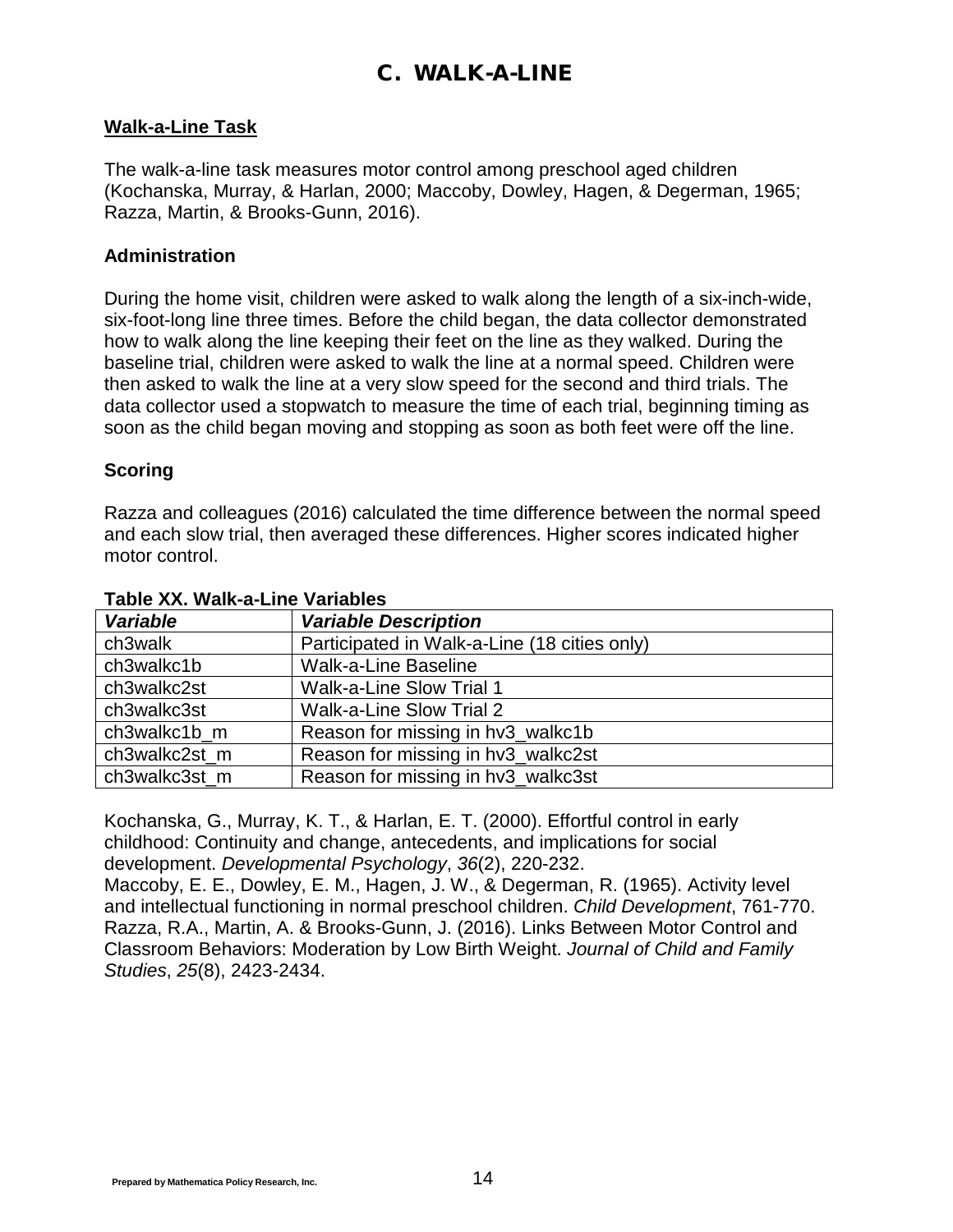### D. Q-SORT **(In-Home with Mother)**

### <span id="page-15-0"></span>**ATTACHMENT Q-SORT**

The Toddler Attachment Q-Sort was conducted during the Three-Year In-Home interview as part of the survey on Child Care and Parental Employment. The Q-Sort consisted of 39 attachment-related items from Everett Waters' 90-item Attachment Q-Set. This 90-item set was revised for simplicity and limited time constraints in the Early Childhood Longitudinal Study, Birth Cohort (ECLS-B), resulting in a 39-item version, called the Toddler Attachment Sort-39 (TAS-39)<sup>1</sup>. Some variation in the wording of the 39 items exists between the ECLS-B and the Fragile Families sets. The items included in the Fragile Families TAS-39 are as follows:

- 1. Cooperates willingly with mother and passes things if asked
- 2. Is very clingy
- 3. Seeks and enjoys being hugged by mother
- 4. If asked, child lets friendly strangers hold and share playthings
- 5. Actively ignores visitors and finds own activities more interesting
- 6. Generally finds something else to do when finished with an activity and does not go to mother for help
- 7. When child sees something desirable to play with, child will fuss
- 8. When child cries, cries loud and long
- 9. Rarely goes to mother for any help
- 10.Gets upset if mother leaves or shifts to another place
- 11.Hugs or cuddles with mother without being asked to do so
- 12.If there is a choice, child prefers to play with toys rather than friendly adults
- 13.When others ask child to do something, child readily understands what is wanted but may not obey
- 14.Child easily becomes angry at mother
- 15.Cries as a way of getting mother to do what is wanted
- 16.When child is bored will go to mother looking for something to do
- 17.Enjoys copying what friendly strangers do
- 18.Turns away from friendly adult strangers if they come too close
- 19.Obeys when asked to bring or give something to mother
- 20.Explores freely in new unfamiliar places
- 21.Is content to be alone without mother's involvement playing or watching TV
- 22.When mother does not do what child wants right away, child gets angry
- 23.Wants to be center of attention
- 24.When upset by mother's leaving, is hard to comfort by friendly adult strangers
- 25.A social child who enjoys the company of others
- 26.Is easily comforted by contact or interaction with mother when crying or otherwise distressed
- 27.Protests or interrupts if mother shows affection to other people including family members
- 28.Relaxes when in contact with mother
- 29.Is fearless (approaches things and people without hesitation)

<span id="page-15-1"></span><sup>&</sup>lt;sup>1</sup> See Andreassen, C. and Fletcher, P. (2007). "Early Childhood Longitudinal Study, Birth Cohort (ECLS-B) Psychometric Report for the 2-year Data Collection." National Center for Education Statistics, available online at [http://nces.ed.gov/pubsearch/pubsinfo.asp?pubid=2007084.](http://nces.ed.gov/pubsearch/pubsinfo.asp?pubid=2007084)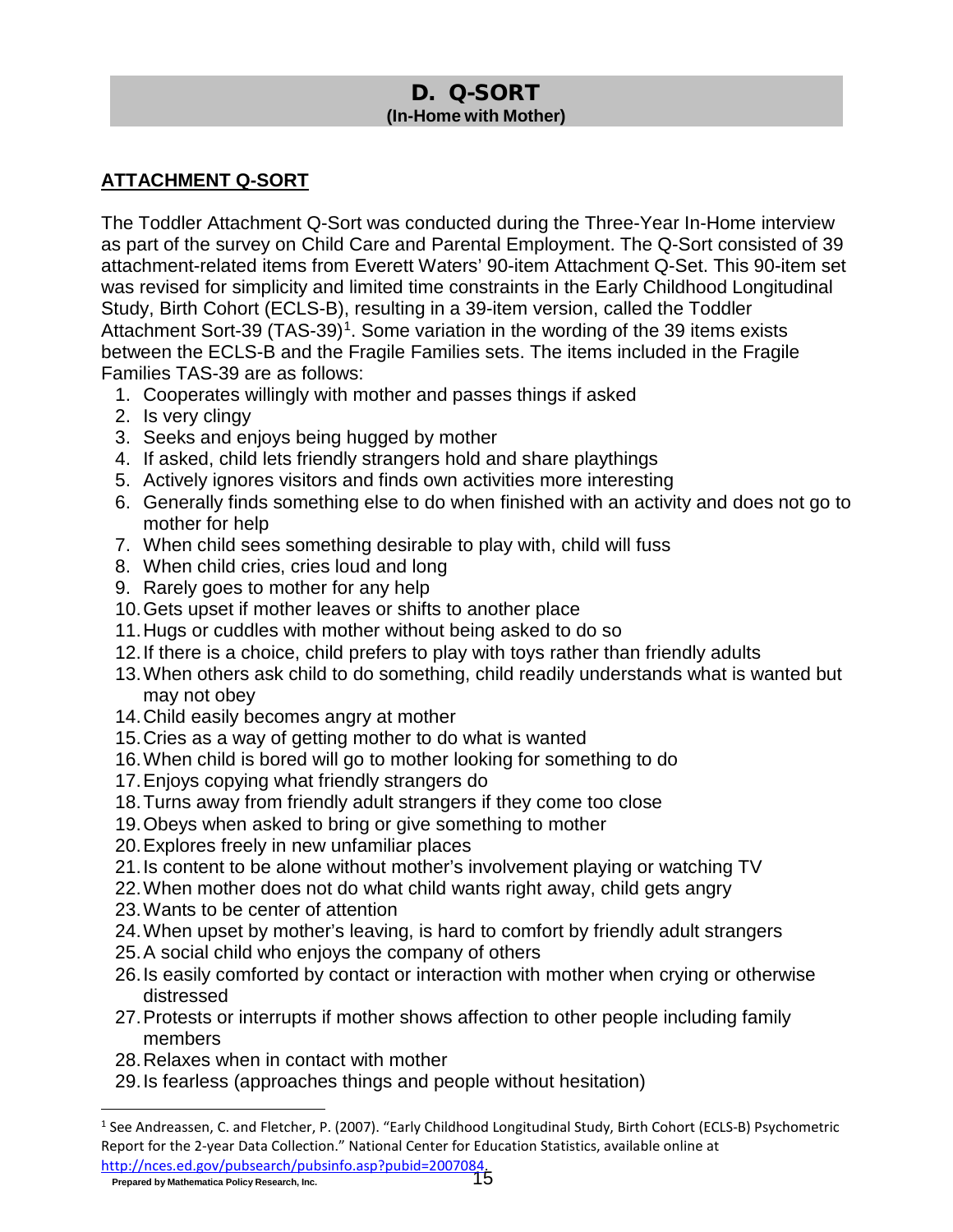- 30.Enjoys being hugged or held by friendly adult strangers
- 31.Responds positively to helpful hints from mother
- 32.When mother talks with anybody else, child seeks mother's attention
- 33.If wary, pulls back or freezes but does not go looking for mother for comfort or reassurance
- 34.When child is upset after mother leaves, will sit and cry without attempting to follow
- 35.Is very independent
- 36.Eager to join in with friendly adult strangers
- 37.When mother says follow child does so willingly
- 38.Cries or otherwise tries to prevent separation if mother is leaving or moving to another place
- 39.Often wants mother's attention

Items 24, 33, and 34 replaced the following three items in the ECLS-B version of the TAS-39: "Cries often, regardless of how hard or how long," "Child does not try new things and always wants mother to help," and "Soon loses interest in friendly adult strangers/new visitors." The final analysis file for the Fragile Families data,

"ff\_attachment\_variables\_pub," contains data provided by 2,268 mothers (or another primary caregiver, if the biological mother was not the respondent for the In-Home survey). The raw variables specifying the placement of each individual item are not included on this data file.

#### *Administration of Q-Sort*

In completing the Q-Sort, respondents sorted 39 cards into three piles, each containing a characteristic or behavior a child might exhibit (see Table 1 for examples). First, respondents sorted each card into three piles: frequently applicable to the focal child, conspicuously infrequent, and not at either extreme. Respondents were encouraged to choose between frequent or infrequent and discouraged from sorting cards into the middle pile, for neither extreme. Next, the frequently applicable pile was sorted into applies mostly (1) and applies often (2), while the infrequently applicable pile was sorted into applies rarely or hardly ever (5) and applies sometimes (4). Respondents were encouraged to sort items in the middle pile "neither extreme," into applies sometimes (4) or applies often (2). Sorting resulted in items being rated on a five point Likert scale, described above, ranging from 1 to 5.

#### *Q-Sort Scoring: Main Attachment Variables*

Raw data were scored by Dr. John Kirkland at Massey University (New Zealand). The models used for scoring the Q-Sort were data driven, not theory driven. Models for analyses included multidimensional scaling, factor analysis and hierarchical clustering.

The resultant attachment classifications from the scoring are three categories (insecureavoidant, secure, and insecure-resistant) of attachment. The final attachment category, disorganized, was not supported by these data. The variable, "ch3att\_codeabc" codes children into these three categories: 1=insecure-avoidant, 2 = secure, and 3=insecureresistant. Table 2 describes the distribution of children in these three categories.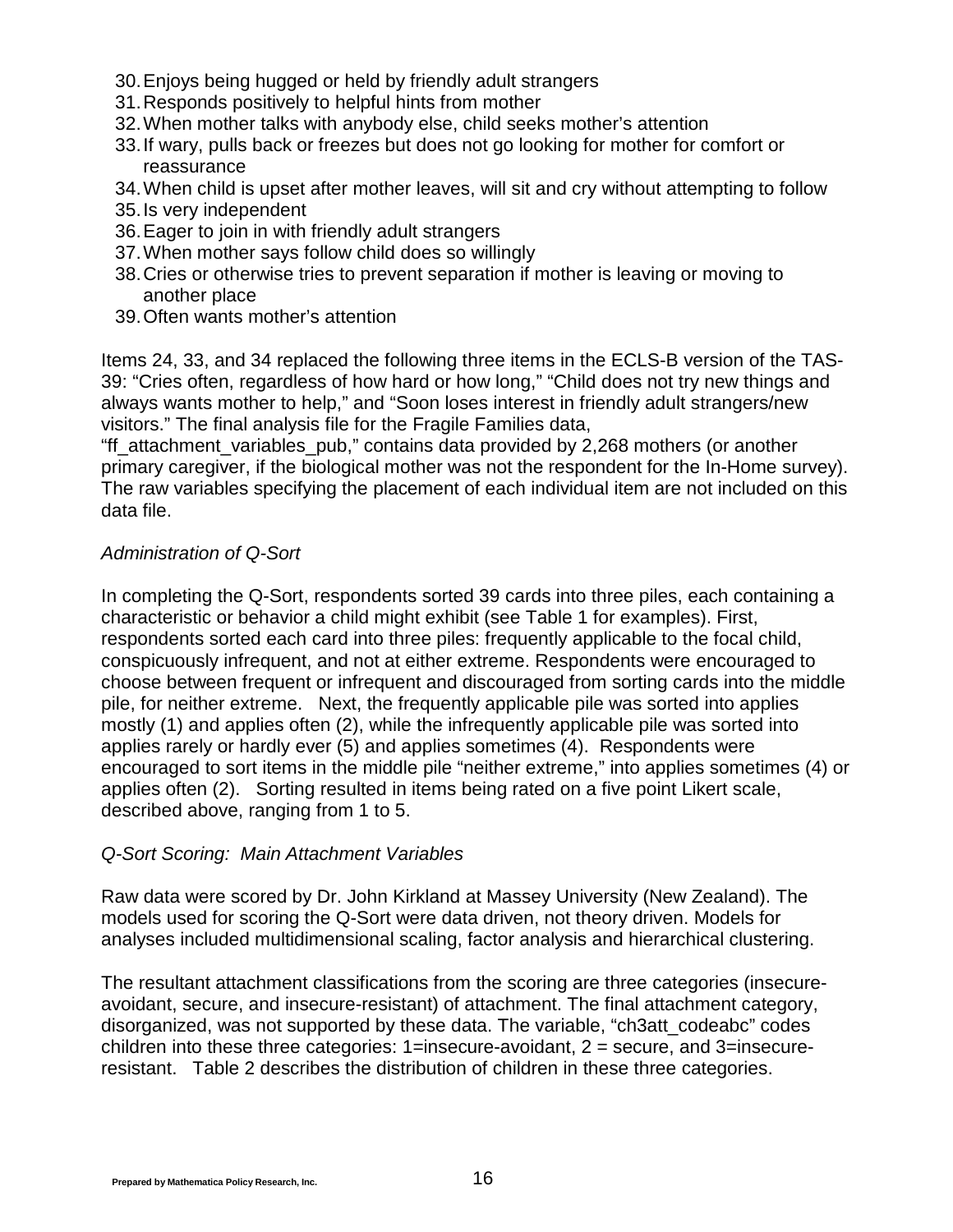#### **Table 2: Q-Sort Attachment Profiles**

| Secure | Insecure- | Insecure- |
|--------|-----------|-----------|
|        | Avoidant  | Resistant |
| 1,719  |           | 502       |

The binary variable, "ch3att\_secure2," separates secure attachment ("ch3att\_codeabc"=2 secure) from the two other categories of insecure attachments.

Three additional variables ("ch3att\_ad", "ch3att\_bd", and "ch3att\_cd") indicate distance between the child's specific profile classification and the three attachment classifications.

| <b>Variable</b> | <b>Description</b>        |
|-----------------|---------------------------|
| ch3att ad       | Distance to A – Avoidant  |
| ch3att bd       | Distance to B – Secure    |
| ch3att cd       | Distance to C - Resistant |

*Q-Sort Scoring: Additional Analysis Variables*

As mentioned above, one component of the classification of children into attachment categories was factor analysis. Data processing yielded eight significant factors that are included in the file (variables "ch3att\_s" through "ch3att\_z"). Ultimately, classification was done by comparing children's scores on these eight factors or "latent constructs" to prototypical descriptions of the A, B and C styles of attachment.

| <b>Variable</b> | <b>Description</b>                                                          |
|-----------------|-----------------------------------------------------------------------------|
| ch3att_s        | Comfortably cuddly, enjoys and is comforted by close physical contact       |
|                 | with parent                                                                 |
| $ch3att_t$      | Cooperative, responsive to directions and suggestions; interaction with     |
|                 | parent is harmonious                                                        |
| ch3att_u        | Enjoys company, happy and friendly                                          |
| ch3att v        | Independent, little use or reliance on parents, self-sufficient and self-   |
|                 | regulating                                                                  |
| ch3att_w        | Attention-seeking, reliant on parent's attention or affection, competes     |
|                 | with other calls upon them                                                  |
| $ch3att_x$      | Upset by separation, early upset by parents actual or anticipated           |
|                 | absence                                                                     |
| ch3att_y        | Avoids others/Does not socialize, shows little interest in interaction with |
|                 | parent or friendly adults                                                   |
| ch3att z        | Demanding, fusses, cries, becomes angry if parent's responses are not       |
|                 | immediate                                                                   |

Higher positive scores on these factors indicate greater congruence with behaviors encompassed by the factor whereas lower negative scores indicate less congruence. For example, children with high positive scores on factor "ch3att s" (Comfortably cuddly, enjoys and is comforted by close physical contact with parent) were rated as more cuddly, whereas children with low negative scores on factor "ch3att s" were rated as less cuddly.

Three additional variables also included on this file were derived from multidimensional scaling. These variables ("ch3att\_b1," "ch3att\_b2" and "ch3att\_b3') describe children's fit on each of the following dimensions, with sociability being the least important: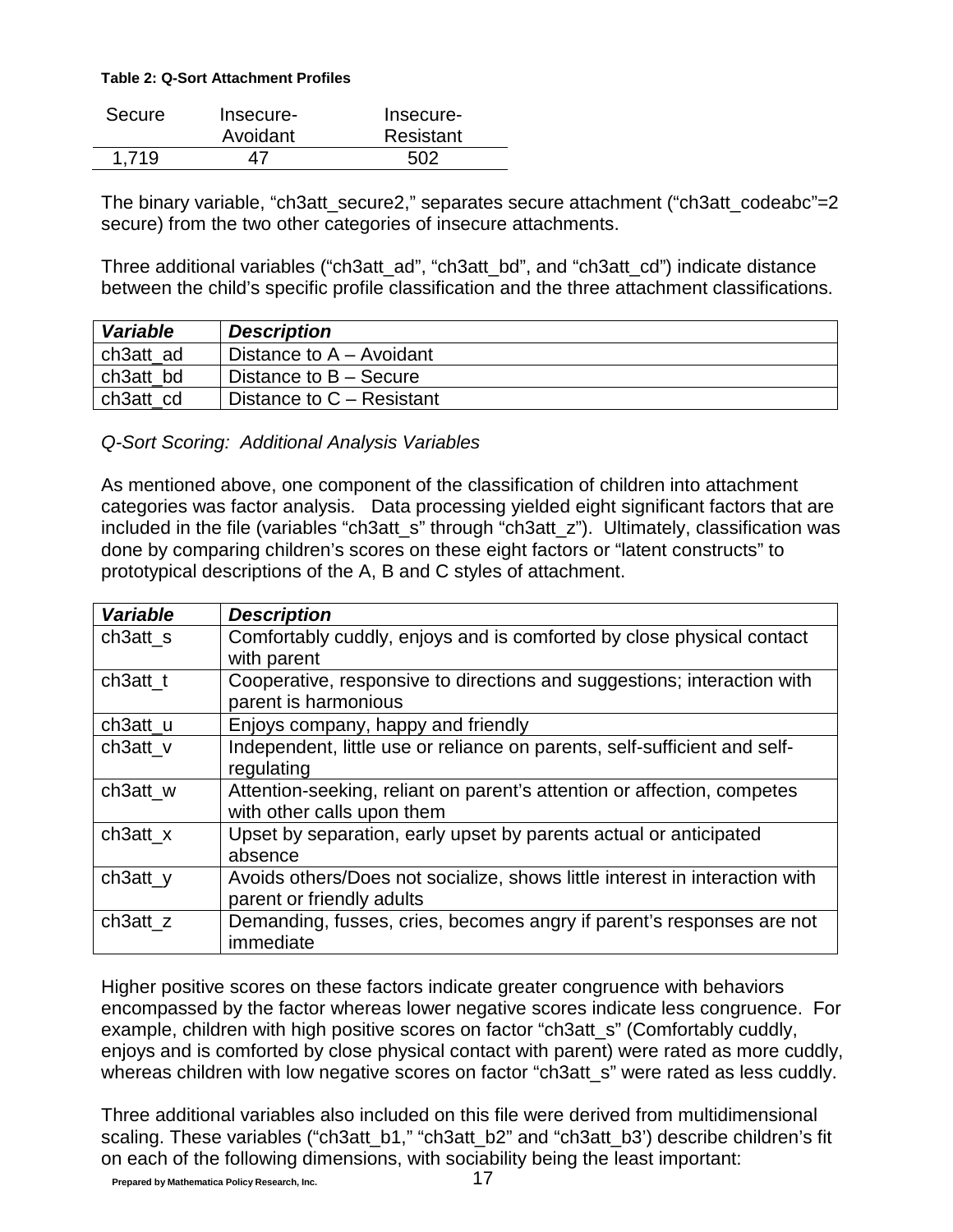| <b>Variable</b> | <b>Description</b> |
|-----------------|--------------------|
| ch3att b1       | security           |
| ch3att b2       | Dependency         |
| ch3att_b3       | Sociability        |

Higher values for these variables indicate more security, dependence or sociability whereas lower values indicate less security, dependence or sociability.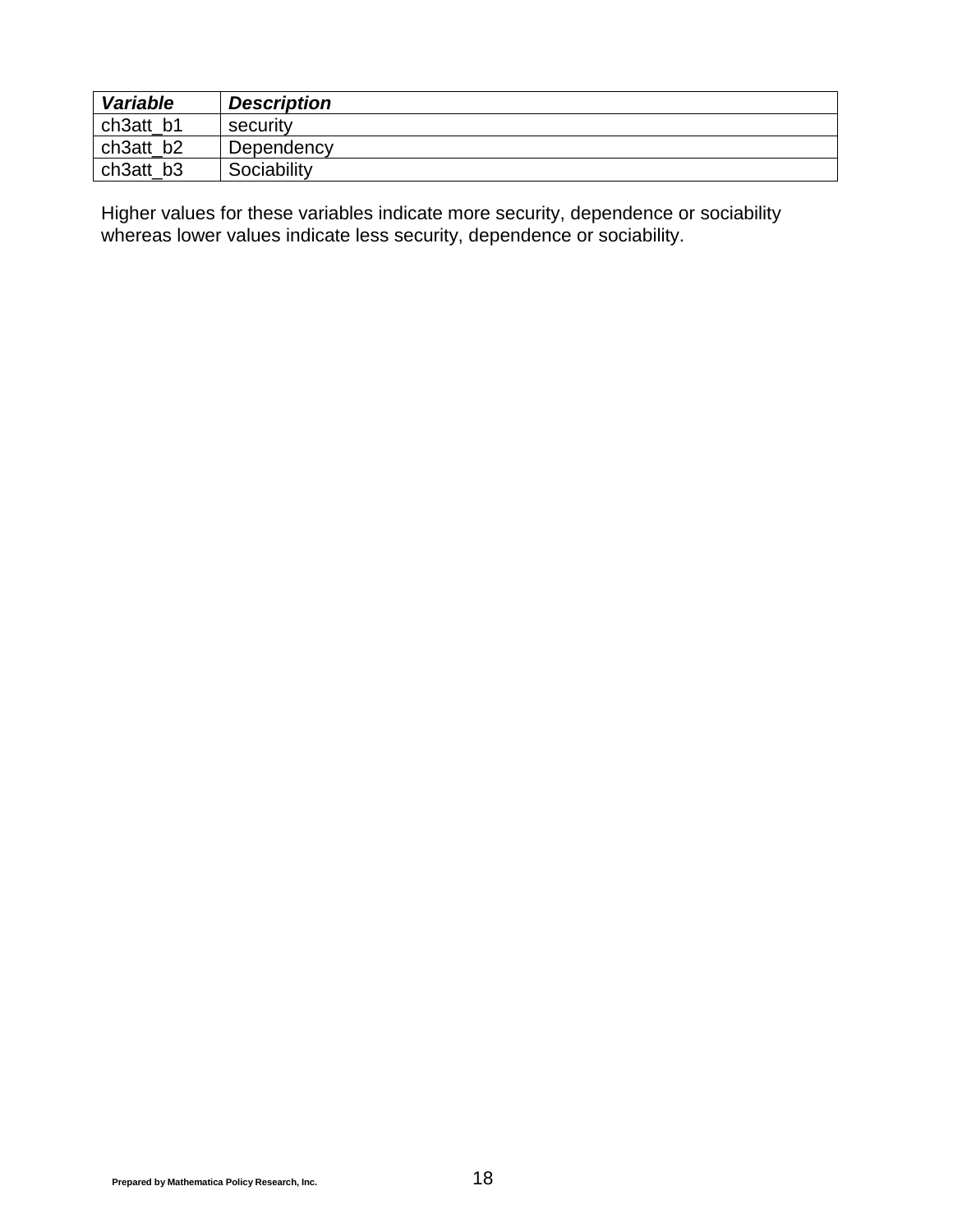## <span id="page-19-0"></span>E. MOTHER'S PEABODY PICTURE VOCABULARY TEST OR TVIP

#### E1. **WAS THE MOTHER INTERVIEW CONDUCTED IN SPANISH?**

YES .......................................01 → **ADMINISTER THE TVIP FIRST (E2) AND THEN, IF SHE IS WILLING, THE PPVT-III (E3)**

NO.........................................00 → **ADMINISTER THE PPVT-III ONLY (E3, PAGE [23\)](#page-26-0)**

## **E2. TVIP (FOR MOTHER'S WHO WERE INTERVIEWED IN SPANISH)**

#### **GENERALPROCEDURES**

Read each word clearly and distinctly. Do not put "el/la" or "uno/una" in front of any word. You may repeat the word if the mother asks.

Always record the number of the picture the mother indicates, whether correct or an error.

Indicate correct items by circling "1".

Indicate errors by circling "0".

If mother asks for the correct answer, say:

**Por ahora quisiera saber qué palabras sabes sin que yo te lo diga. Después hablamos de eso. Te los diré después de que hayamos terminado, pero por ahora, sigamos**

If the mother indicates more than one picture for a word, ask her to pick just one picture. If you are not sure of the mother's answer, ask her to tell you again.

When the ceiling is reached, discontinue TVIP.

#### **BASAL RULES**

Start at item number 91. Administer the items until the mother answers 8 consecutive items correct. If the mother makes an error within the first 8 responses, work backward until she answers 8 consecutive items. Then, return to the highest item asked and continue forward.

#### **CEILING RULES**

**CEILING:** Lowest 8 consecutive responses containing 6 errors.

Continue until the CEILING is established—when the mother makes 6 errors in 8 consecutive items. Stop testing when the CEILING is reached.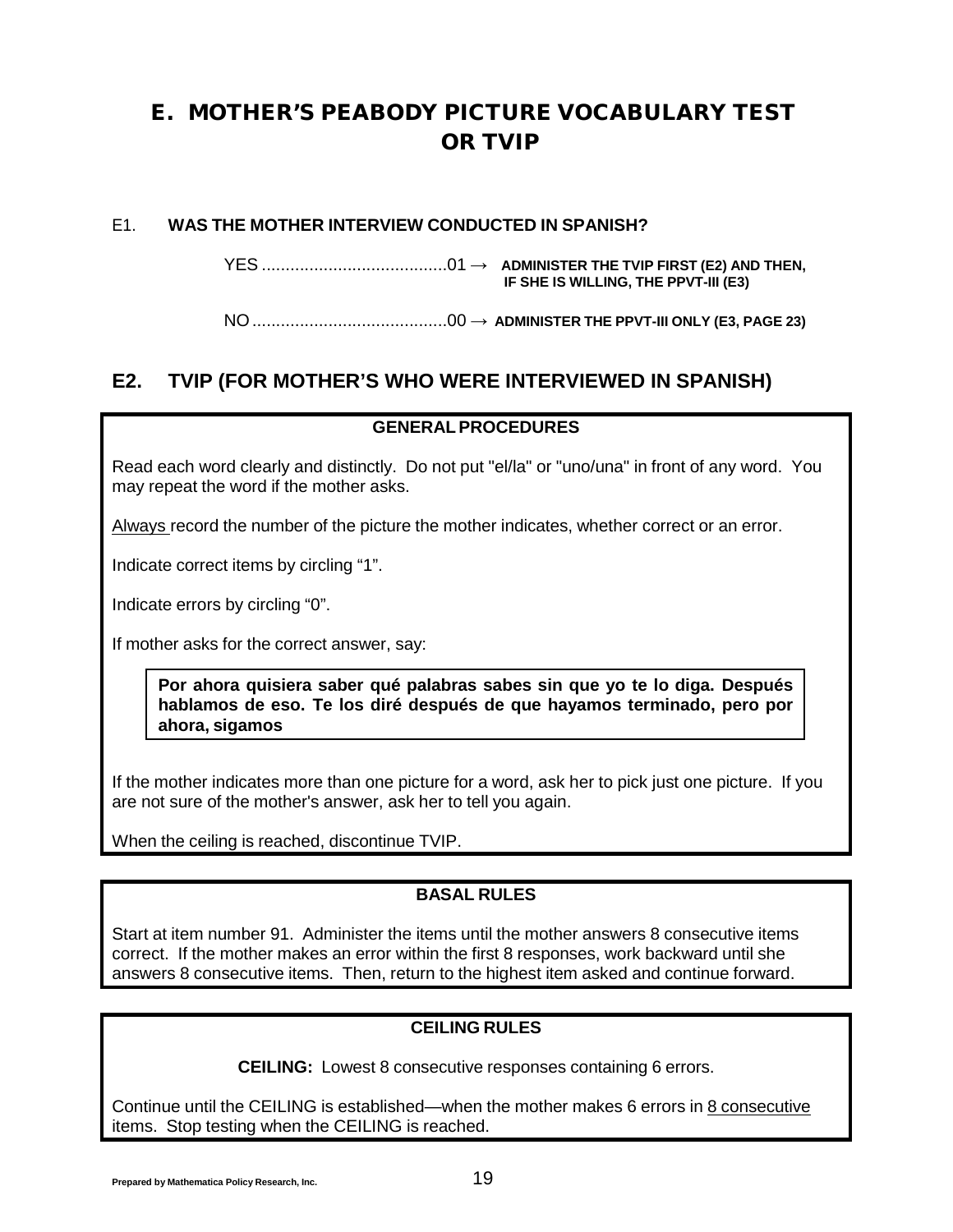#### E2A. **PRACTICE ITEMS**

Ahora queremos conducir una última actividad con usted [antes de hacer algunas actividades con (CHILD)]. Con esta actividad vamos a obtener algo de información acerca de su vocabulario. Una de las cosas que nos ayuda a comprender el desarrollo del lenguaje en los bebés, es saber más acerca del uso del lenguaje de los padres. Algunas de las palabras son difíciles, y otras son fáciles. Nadie las sabe todas.

PLACE SET UP TVIP TENT BEFORE MOTHER.

**Queremos ver si usted sabe los nombres de las cosas en algunos dibujos.**

SHOW TRAINING PLATE C, AND SAY:

**Vea, hay cuatro dibujos en esta pagina. Cada una tiene un número.**

POINT TO EACH OF THE FOUR PICTURES AND SAY:

**Voy a decir una palabra; entonces quiero que usted me diga el número, o que me muestre el dibujo que mejor nos dice el significado de la palabra. Vamos a tratar con una. ¿ Cuál es el número, o enséñeme el dibujo que mejor nos muestra el significado de ("loro/cotorra/papagayo")?**

RESPONSE WAS:

L

#### **A. CORRECT RESPONSE**

IF THE MOTHER RESPONDS CORRECTLY WITHOUT HELP BY POINTING TO THE PARROT IN QUADRANT 2, SAY:

**¡ Muy bien! Vamos a tartar con otro. ¿ Qué número son "tijeras"?**

IF THE MOTHER RESPONDS CORRECTLY WITHOUT HELP BY POINTING TO THE PARROT IN QUADRANT 1, SAY:

**¡ Muy bien!**

GO TO **TRAINING PLATE D** (ON PAGE [26\).](#page-29-0)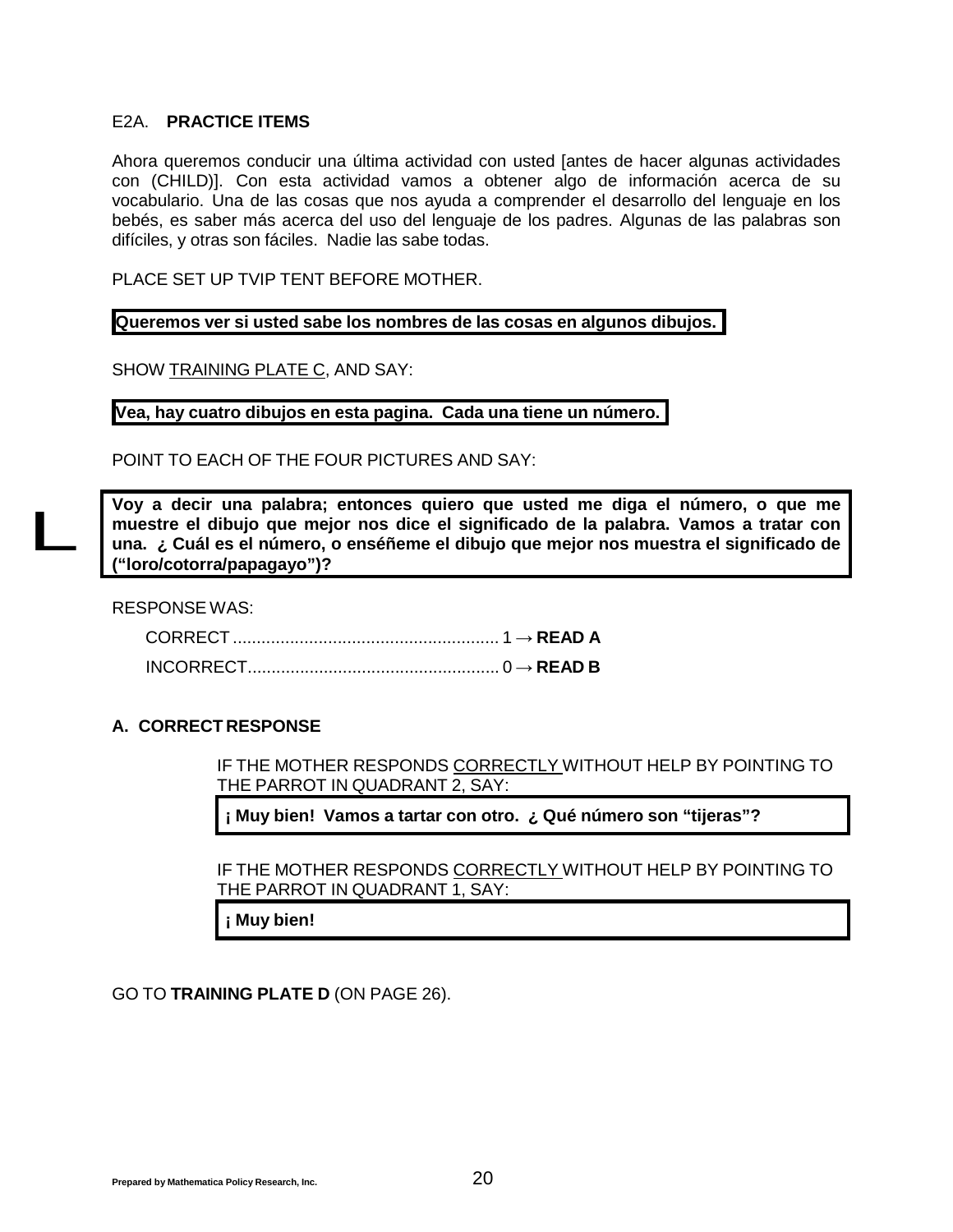#### **B. INCORRECT RESPONSE**

IF THE MOTHER RESPONDS INCORRECTLY, DEMONSTRATE THE CORRECT RESPONSE BY POINTING TO THE PARROT AND SAYING:

**Usted lo intentó, pero este es un(a) ("loro/cotorra/papagayo"), el número 2. ¿ Cuál es el número, o enséñeme el dibujo que mejor nos muestra el significado de ("loro/cotorra/papagayo")? Lo vamos a tratar otra vez.**

HELP AS NECESSARY UNTIL THE MOTHER CAN MAKE A CORRECT RESPONSE. THEN SAY:

**¡ Muy bien! Vamos a tratar con otro. ¿ Qué número son "tijeras"?**

IF NECESSARY, HELP THE MOTHER AS YOU DID WITH PARROT. SINCE THE MOTHER NEEDS ASSISTANCE IN ESTABLISHING THE CORRECT POINTING RESPONSE, CONTINUE TRAINING WITH THE WORDS FLOR (3) AND (CUERDA/SOGA) (4) BEFORE GOING ON TO TRAINING ITEM D.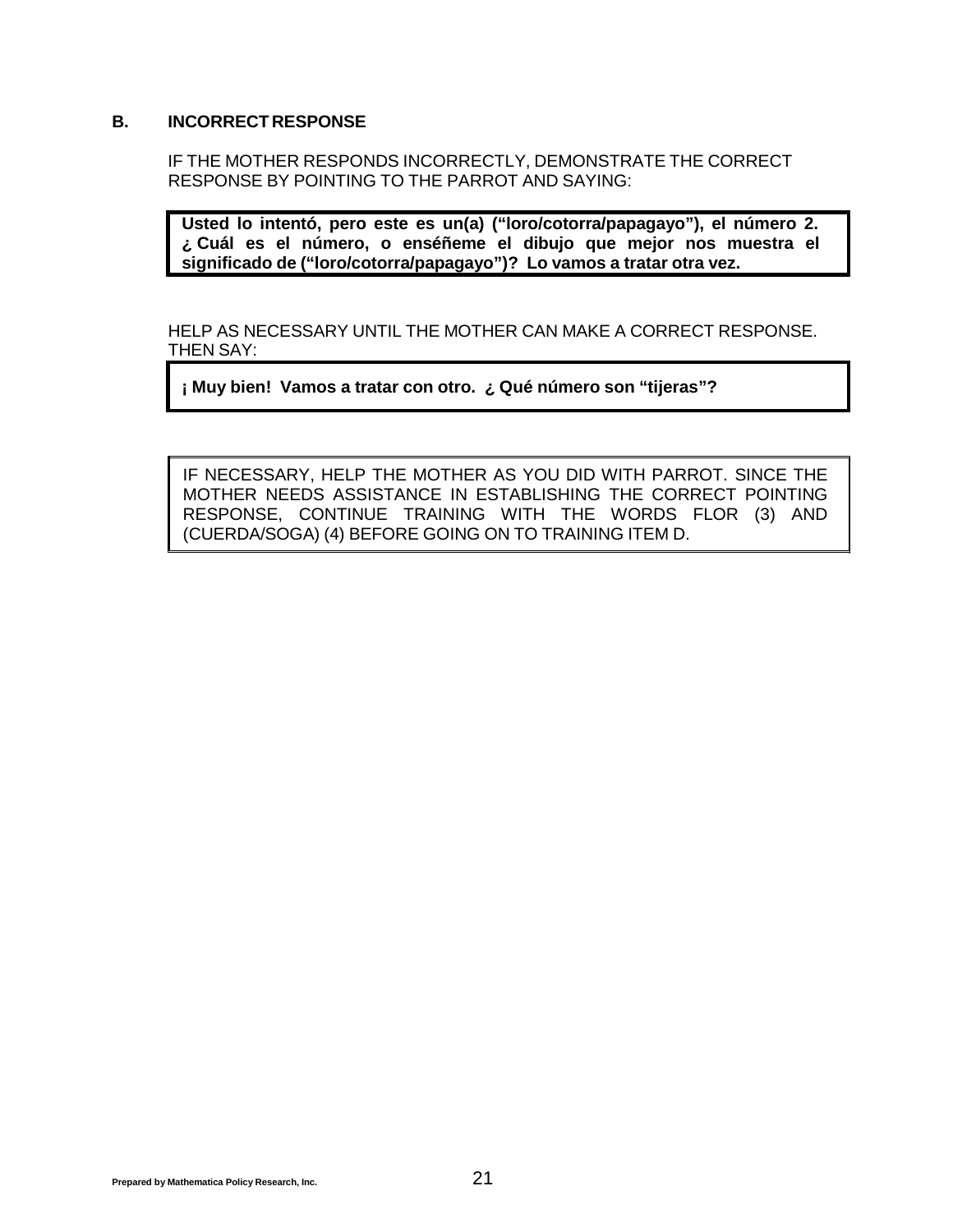TRAINING ITEM D—SAY:

**Ahora, por favor mire a los dibujos en esta página.**

POINT TO EACH OF THE FOUR PICTURES ON TRAINING PLATE D. THEN SAY:  $\overline{L}$ 

**Enseñeme "cortar el césped (zácate)"** *O* **¿ Qué número es "cortar el césped (zácate)"?**

RESPONSE WAS:

#### **A. CORRECT RESPONSE**

IF THE MOTHER RESPONDS CORRECTLY WITHOUT HELP BY POINTING TO MOWING (3), SAY:

**¡ Muy bien! Vamos a tratar con otro. ¿ Qué número es "montar la bicicleta"?**

IF THE MOTHER RESPONDS CORRECTLY, DISCONTINUE USING THE TRAINING ITEMS AND INTRODUCE THE TEST ITEMS BY SAYING:

**¡ Muy bien! Ahora le voy a mostrar unos dibujos más. Cada vez que yo diga una palabra, usted me tiene que decir qué número es, o enseñarme el dibujo que mejor nos muestra el significado de la palabra. Mientras vamos avanzando en el libro, usted quizás no va a estar segura acerca del significado de algunas de las palabras, pero quiero que mire atentamente a todos los dibujos, y que escoja el dibujo que usted cree es el correcto.**

BEGIN TESTING STARTING WITH **NUMBER 91:**

**Point to . . .**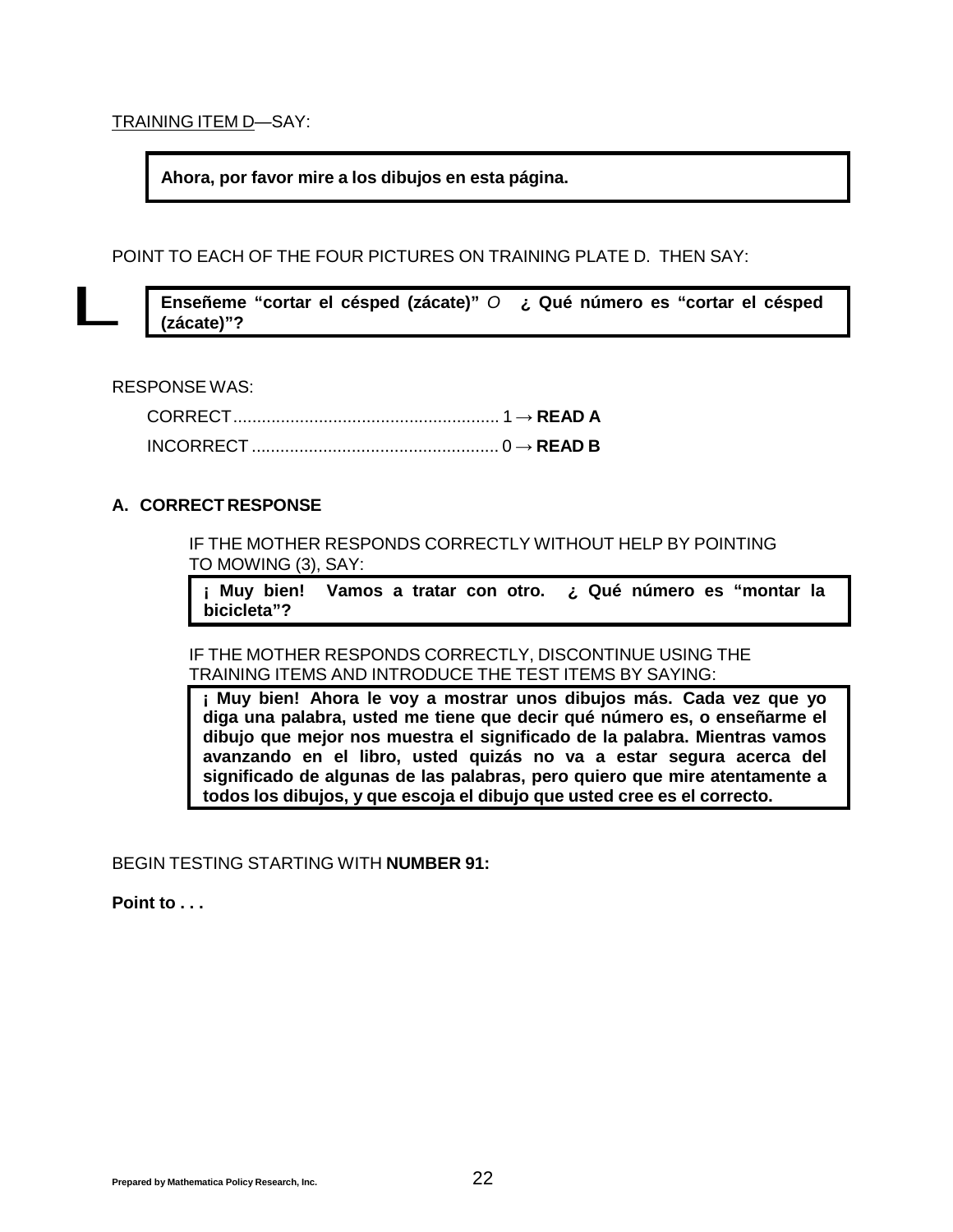#### **B. INCORRECT RESPONSE**

IF THE MOTHER RESPONDS INCORRECTLY TO MOWING, DEMONSTRATE THE CORRECT RESPONSE BY POINTING TO MOWING AND SAYING:

**Usted lo intentó, pero el número 3 es "cortar el césped". Tratemos otra vez. ¿ Qué número es "cortar el césped"?**

HELP AS NECESSARY UNTIL THE MOTHER CAN MAKES A CORRECT RESPONSE. THEN SAY:

**¡ Muy bien! Vamos a tratar con otro. ¿ Qué número es "montar la bicicleta"?**

IF THE MOTHER HAS NOT SUCCESSFULLY COMPLETED AT LEAST TWO TRAINING ITEMS AFTER A NUMBER OF TRIALS, DISCONTINUE TRAINING AND WRITE YOUR EXPLANATION OF WHY THE MOTHER IS UNTESTABLE:

IF MOTHER HAS SUCCESSFULLY COMPLETED AT LEAST TWO TRAINING ITEMS, CONTINUE WITH NUMBER 91.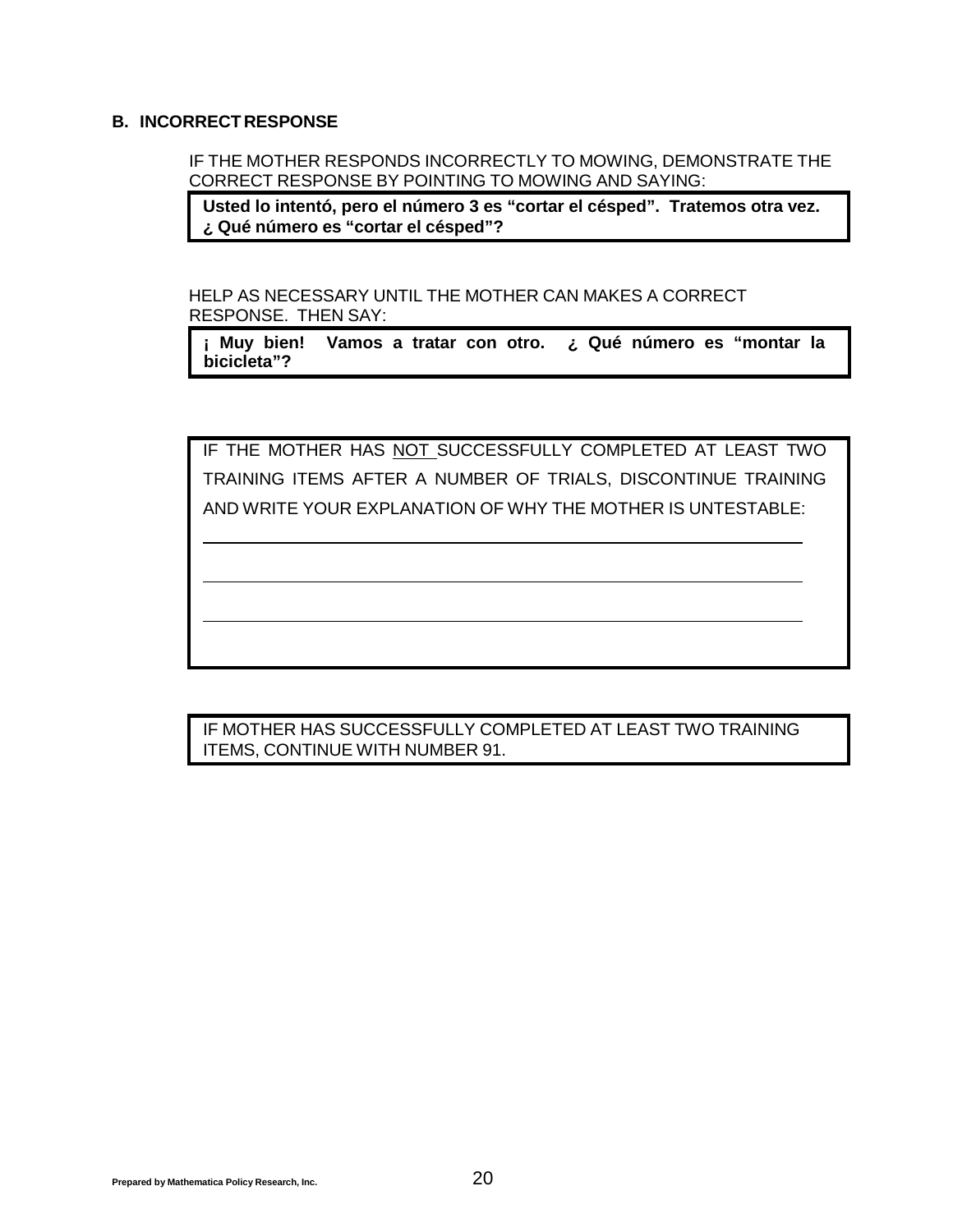## **DO NOT BEGIN ON THIS PAGE – START AT ITEM 91**

|             |                 |     |                                                    | <b>CIRCLE ONE</b> |                 |             |                  |     |                                                    | <b>CIRCLE ONE</b> |                 |
|-------------|-----------------|-----|----------------------------------------------------|-------------------|-----------------|-------------|------------------|-----|----------------------------------------------------|-------------------|-----------------|
| <b>Item</b> | Word            | Key | Response                                           | Correct           | Error           | <b>Item</b> | Word             | Key | <b>Response</b>                                    | <b>Correct</b>    | Error           |
| 1.          |                 |     |                                                    | <u>1</u>          | $\underline{0}$ | 46.         | recoger (4)      |     |                                                    | <u> 1</u>         | <u>0</u>        |
| 2.          | lámpara (4)     |     |                                                    | $\overline{1}$    | $\underline{0}$ | 47.         | construcción (2) |     |                                                    | <u> 1</u>         | <u>0</u>        |
| 3.          |                 |     |                                                    | $\overline{1}$    | $\underline{0}$ | 48.         |                  |     |                                                    |                   | <u>0</u>        |
| 4.          | vela  (2)       |     |                                                    | $\overline{1}$    | $\overline{0}$  | 49.         | arbusto (1)      |     |                                                    | $\overline{1}$    | $\overline{0}$  |
| 5.          | trompeta $(1)$  |     |                                                    | $\overline{1}$    | $\overline{0}$  | 50.         | bosque  (3)      |     |                                                    | $\overline{1}$    | $\overline{0}$  |
| 6.          | rodilla  (4)    |     |                                                    | $\overline{1}$    | $\underline{0}$ | 51.         | agricultura (4)  |     |                                                    | <u>1</u>          | <u>0</u>        |
| 7.          | jaula  (1)      |     |                                                    | $\overline{1}$    | $\underline{0}$ | 52.         |                  |     |                                                    | $\overline{1}$    | $\overline{0}$  |
| 8.          | ambulancia  (1) |     |                                                    | $\overline{1}$    | $\underline{0}$ | 53.         | nutritivo  (3)   |     |                                                    | <u>1</u>          | <u>0</u>        |
| 9.          |                 |     |                                                    | $\overline{1}$    | $\overline{0}$  | 54.         |                  |     |                                                    | $\overline{1}$    | $\overline{0}$  |
| 10.         | flecha  (2)     |     |                                                    | $\overline{1}$    | $\underline{0}$ | 55.         | secretaria (4)   |     |                                                    | $\overline{1}$    | $\overline{0}$  |
| 11.         | cuello  (3)     |     |                                                    | $\overline{1}$    | $\overline{0}$  | 56.         | iluminación (4)  |     |                                                    | <u>1</u>          | $\overline{0}$  |
| 12.         | mueble (3)      |     |                                                    | $\overline{1}$    | $\underline{0}$ | 57.         |                  |     |                                                    | $\overline{1}$    | $\overline{0}$  |
| 13          | abeja  (3)      |     |                                                    | $\overline{1}$    | $\underline{0}$ | 58.         | transparente (3) |     |                                                    | <u>1</u>          | <u>0</u>        |
| 14.         |                 |     |                                                    | $\overline{1}$    | $\overline{0}$  | 59.         | cosechar  (1)    |     | <u> 1990 - John Barnett, f</u>                     | $\overline{1}$    | $\overline{0}$  |
| 15.         |                 |     |                                                    | $\overline{1}$    | $\underline{0}$ | 60.         | discusión  (1)   |     |                                                    | $\overline{1}$    | $\overline{0}$  |
| 16.         | ballena  (2)    |     |                                                    | $\overline{1}$    | $\overline{0}$  | 61.         | cooperación  (4) |     |                                                    | <u>1</u>          | $\overline{0}$  |
| 17.         |                 |     |                                                    | $\overline{1}$    | $\underline{0}$ | 62.         | barandal (1)     |     |                                                    | $\overline{1}$    | $\overline{0}$  |
| 18.         | acariciar  (1)  |     |                                                    | $\overline{1}$    | $\underline{0}$ | 63.         | sorprendido (4)  |     |                                                    | <u>1</u>          | <u>0</u>        |
| 19.         | accidente  (2)  |     |                                                    | $\overline{1}$    | $\overline{0}$  | 64.         |                  |     | <u> 1989 - John Barnett, amerikansk fotograf (</u> | $\overline{1}$    | $\overline{0}$  |
| 20.         | canguro (2)     |     |                                                    | $\overline{1}$    | $\underline{0}$ | 65.         | embudo (3)       |     |                                                    | $\overline{1}$    | $\overline{0}$  |
| 21.         |                 |     |                                                    | $\overline{1}$    | $\overline{0}$  | 66.         |                  |     |                                                    | <u>1</u>          | $\overline{0}$  |
| 22.         |                 |     |                                                    | $\overline{1}$    | $\underline{0}$ | 67.         |                  |     |                                                    | $\overline{1}$    | <u>0</u>        |
| 23.         | águila  (2)     |     |                                                    | $\overline{1}$    | $\underline{0}$ | 68.         | ángulo  (2)      |     |                                                    | <u>1</u>          | <u>0</u>        |
| 24.         | romper  (4)     |     |                                                    | $\overline{1}$    | $\overline{0}$  | 69.         | desilusión (4)   |     | <u> 1990 - Johann Barnett, f</u>                   | $\overline{1}$    | $\overline{0}$  |
| 25.         | pintor (3)      |     |                                                    | $\overline{1}$    | $\underline{0}$ | 70.         | carpintero (2)   |     |                                                    | $\overline{1}$    | $\overline{0}$  |
| 26.         | vacío  (3)      |     |                                                    | $\overline{1}$    | $\overline{0}$  | 71.         | archivar  (3)    |     |                                                    | <u>1</u>          | $\overline{0}$  |
| 27.         | pelar (3)       |     |                                                    | $\overline{1}$    | $\underline{0}$ | 72.         | mercantil  (1)   |     |                                                    | <u> 1</u>         | <u>0</u>        |
| 28.         | uniforme (4)    |     |                                                    | $\overline{1}$    | $\underline{0}$ | 73.         | cuarteto (4)     |     |                                                    | <u>1</u>          | <u>0</u>        |
| 29.         |                 |     |                                                    | <u>1</u>          | $\overline{0}$  | 74.         |                  |     |                                                    | <u>1</u>          | $\overline{0}$  |
| 30.         | líquido  (4)    |     |                                                    |                   | $\overline{0}$  | 75.         | binocular $(3)$  |     |                                                    |                   | $\overline{0}$  |
| 31.         | grupo (3)       |     |                                                    | $\overline{1}$    | $\underline{0}$ | 76.         | judicial (2)     |     |                                                    | $\overline{1}$    | $\overline{0}$  |
| 32.         | músico  (2)     |     |                                                    | $\overline{1}$    | $\underline{0}$ | 77.         |                  |     |                                                    | $\overline{1}$    | $\underline{0}$ |
| 33.         | ceremonia (4)   |     |                                                    | $\overline{1}$    | $\underline{0}$ | 78.         | morsa(2)         |     | $\mathcal{L} = \{ \mathcal{L} \}$                  | $\overline{1}$    | $\underline{0}$ |
| 34.         | culebra  (4)    |     | <u> 1999 - Johann Barnett, f</u>                   | $\overline{1}$    | $\underline{0}$ | 79.         | confiar  (3)     |     | <u> 1989 - Johann Barnett, f</u>                   | $\overline{1}$    | $\underline{0}$ |
| 35.         | bebida (1)      |     |                                                    | $\frac{1}{1}$     | $\underline{0}$ | 80.         |                  |     |                                                    | $\overline{1}$    | $\underline{0}$ |
| 36.         | medico  (4)     |     |                                                    |                   | $\underline{0}$ | 81.         | contemplar (2)   |     | $\overline{\phantom{a}}$                           | $\overline{1}$    | $\underline{0}$ |
| 37.         | aislamiento (1) |     | <u> 1990 - Jan Barnett, p</u>                      | $\overline{1}$    | $\underline{0}$ | 82.         | ave  (3)         |     |                                                    | $\overline{1}$    | $\underline{0}$ |
| 38.         | mecánico  (2)   |     |                                                    | $\overline{1}$    | $\underline{0}$ | 83.         | portátil  (2)    |     | <u>and the state</u>                               | $\overline{1}$    | $\underline{0}$ |
| 39.         | premiar (3)     |     |                                                    | $\overline{1}$    | $\underline{0}$ | 84.         | clasificar (1)   |     | $\overline{\phantom{a}}$                           | $\overline{1}$    | $\underline{0}$ |
| 40.         | dentista  (3)   |     |                                                    | $\frac{1}{1}$     | $\underline{0}$ | 85.         | carroña (3)      |     | $\mathcal{L}(\mathcal{L}(\mathcal{L}))$            | $\overline{1}$    | $\underline{0}$ |
| 41.         | hombro (3)      |     |                                                    |                   | $\underline{0}$ | 86.         | brújula  (2)     |     |                                                    | $\overline{1}$    | $\overline{0}$  |
| 42.         | sobre (2)       |     | <u> 1999 - Johann Barnett, f</u>                   | $\overline{1}$    | $\underline{0}$ | 87.         | esférico  (2)    |     |                                                    | $\overline{1}$    | $\underline{0}$ |
| 43.         | joyas  (1)      |     | $\overline{\phantom{a}}$                           | $\overline{1}$    | $\underline{0}$ | 88.         |                  |     | <u>and the state</u>                               | $\overline{1}$    | $\underline{0}$ |
| 44.         | humano (2)      |     | <u> 1999 - John Barnett, amerikansk fotograf (</u> | $\overline{1}$    | $\underline{0}$ | 89.         | paralelo  (4)    |     | $\overline{\phantom{a}}$                           | $\overline{1}$    | $\underline{0}$ |
| 45.         |                 |     |                                                    | 1                 | $\overline{0}$  | 90.         | sumergir (4)     |     |                                                    |                   | $\pmb{0}$       |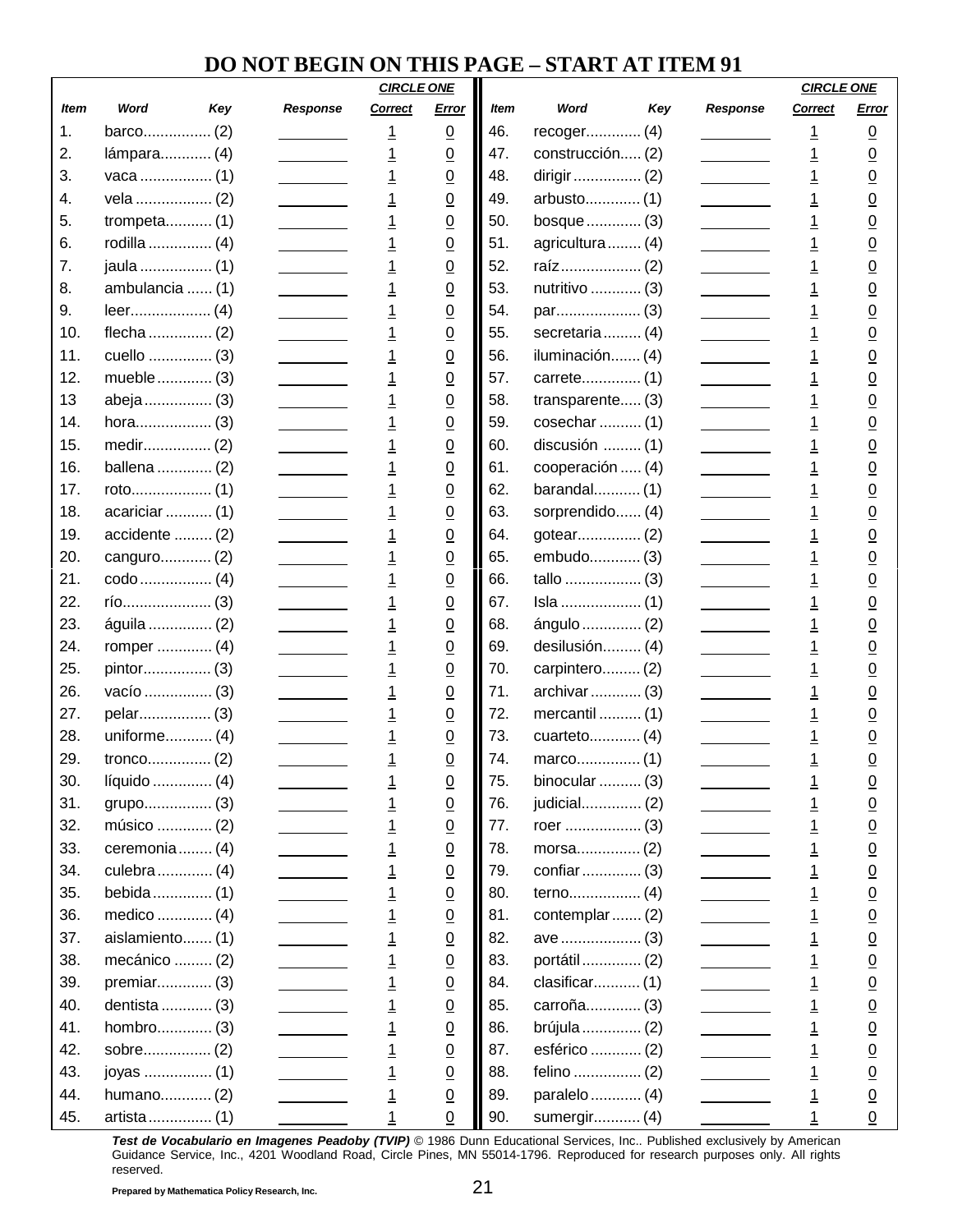### Basal Rule: Lowest 8 correct items

Ceiling Rule: 6 out of 8 incorrecrt items

| <b>Item</b> | <b>Word Key</b>  | <b>Response Correct</b>                                                                                                                                                                                                                                                                                                                                                                                                                               | <b>Error</b>    | <b>Item</b> | <b>Word Key</b>   | <b>Response</b>                                                                                                                                                                                                                                                                                                                                                                                                                                       | <b>Correct</b> | <b>Error</b>   |
|-------------|------------------|-------------------------------------------------------------------------------------------------------------------------------------------------------------------------------------------------------------------------------------------------------------------------------------------------------------------------------------------------------------------------------------------------------------------------------------------------------|-----------------|-------------|-------------------|-------------------------------------------------------------------------------------------------------------------------------------------------------------------------------------------------------------------------------------------------------------------------------------------------------------------------------------------------------------------------------------------------------------------------------------------------------|----------------|----------------|
| 91.         |                  |                                                                                                                                                                                                                                                                                                                                                                                                                                                       | $\underline{0}$ | 109.        | fragmento $3)$    |                                                                                                                                                                                                                                                                                                                                                                                                                                                       |                | <u>0</u>       |
| 92.         | Frágil  (3)      |                                                                                                                                                                                                                                                                                                                                                                                                                                                       | $\underline{0}$ | 110.        | perpendicular (3) | <u>and the state</u>                                                                                                                                                                                                                                                                                                                                                                                                                                  |                | <u>0</u>       |
| 93.         | instruir $(4)$   | $\overline{\phantom{a}}$                                                                                                                                                                                                                                                                                                                                                                                                                              | $\underline{0}$ | 111.        | atuendo (4)       |                                                                                                                                                                                                                                                                                                                                                                                                                                                       |                | $\overline{0}$ |
| 94.         | arqueólogo  (4)  | $\frac{1}{2}$ . The set of $\mathcal{O}(\mathbb{R}^d)$                                                                                                                                                                                                                                                                                                                                                                                                | $\underline{0}$ | 112.        | cornea (2)        | $\overline{\phantom{a}}$                                                                                                                                                                                                                                                                                                                                                                                                                              |                | $\overline{0}$ |
| 95.         | consumir $(4)$   | $\mathcal{L}^{\text{max}}$ and $\mathcal{L}^{\text{max}}$                                                                                                                                                                                                                                                                                                                                                                                             | $\underline{0}$ | 113.        | paralelogramo(1)  |                                                                                                                                                                                                                                                                                                                                                                                                                                                       |                | $\overline{0}$ |
| 96.         | incandescente(4) | $\overline{\phantom{a}}$                                                                                                                                                                                                                                                                                                                                                                                                                              | $\underline{0}$ | 114.        | copioso (2)       | $\sim$ $\sim$ $\sim$ $\sim$                                                                                                                                                                                                                                                                                                                                                                                                                           |                | $\overline{0}$ |
| 97.         | arrow(2)         |                                                                                                                                                                                                                                                                                                                                                                                                                                                       | $\underline{0}$ | 115.        |                   |                                                                                                                                                                                                                                                                                                                                                                                                                                                       |                | <u>0</u>       |
| 98.         | utensilio $(2)$  | $\begin{tabular}{ccccc} \multicolumn{2}{c }{\textbf{1} & \multicolumn{2}{c }{\textbf{2} & \multicolumn{2}{c }{\textbf{3} & \multicolumn{2}{c }{\textbf{4} & \multicolumn{2}{c }{\textbf{5} & \multicolumn{2}{c }{\textbf{6} & \multicolumn{2}{c }{\textbf{6} & \multicolumn{2}{c }{\textbf{6} & \multicolumn{2}{c }{\textbf{6} & \multicolumn{2}{c }{\textbf{6} & \multicolumn{2}{c }{\textbf{6} & \multicolumn{2}{c }{\textbf{6} & \multicolumn{2}{$ | $\underline{0}$ | 116.        | atónito (3)       | $\frac{1}{2}$                                                                                                                                                                                                                                                                                                                                                                                                                                         |                | <u>0</u>       |
| 99.         |                  | $\overline{\phantom{a}}$                                                                                                                                                                                                                                                                                                                                                                                                                              | $\underline{0}$ | 117.        | transeúnte (2)    |                                                                                                                                                                                                                                                                                                                                                                                                                                                       |                | $\overline{0}$ |
| 100.        |                  | $\overline{\phantom{a}}$                                                                                                                                                                                                                                                                                                                                                                                                                              | $\underline{0}$ | 118.        | $emission$ (3)    |                                                                                                                                                                                                                                                                                                                                                                                                                                                       |                | <u>0</u>       |
| 101.        |                  |                                                                                                                                                                                                                                                                                                                                                                                                                                                       | $\underline{0}$ | 119.        | obelisco (1)      | $\mathcal{L}^{\text{max}}$ and $\mathcal{L}^{\text{max}}$                                                                                                                                                                                                                                                                                                                                                                                             |                | <u>0</u>       |
| 102.        | eslabón  (4)     | $\overline{\phantom{a}}$                                                                                                                                                                                                                                                                                                                                                                                                                              | $\overline{0}$  | 120.        | ciénaga(3)        | <u> Communica</u>                                                                                                                                                                                                                                                                                                                                                                                                                                     |                | <u>0</u>       |
| 103.        |                  | $\overline{\phantom{a}}$                                                                                                                                                                                                                                                                                                                                                                                                                              | $\underline{0}$ | 121.        | ambulante (2)     |                                                                                                                                                                                                                                                                                                                                                                                                                                                       |                | <u>0</u>       |
| 104.        |                  | $\mathcal{L}^{\text{max}}$ and $\mathcal{L}^{\text{max}}$                                                                                                                                                                                                                                                                                                                                                                                             | $\underline{0}$ | 122.        | cóncavo(3)        | $\begin{tabular}{ccccc} \multicolumn{2}{c }{\textbf{1} & \multicolumn{2}{c }{\textbf{2} & \multicolumn{2}{c }{\textbf{3} & \multicolumn{2}{c }{\textbf{4} & \multicolumn{2}{c }{\textbf{5} & \multicolumn{2}{c }{\textbf{6} & \multicolumn{2}{c }{\textbf{6} & \multicolumn{2}{c }{\textbf{6} & \multicolumn{2}{c }{\textbf{6} & \multicolumn{2}{c }{\textbf{6} & \multicolumn{2}{c }{\textbf{6} & \multicolumn{2}{c }{\textbf{6} & \multicolumn{2}{$ |                | $\overline{0}$ |
| 105.        | prodigio (1)     | $\mathcal{L}^{\text{max}}$ and $\mathcal{L}^{\text{max}}$                                                                                                                                                                                                                                                                                                                                                                                             | $\underline{0}$ | 123.        | incisivo (1)      | $\mathcal{L}^{\text{max}}$ and $\mathcal{L}^{\text{max}}$                                                                                                                                                                                                                                                                                                                                                                                             |                | <u>0</u>       |
| 106.        | jubilosa  (2)    | $\overline{\phantom{a}}$                                                                                                                                                                                                                                                                                                                                                                                                                              | $\underline{0}$ | 124.        | elipse (4)        |                                                                                                                                                                                                                                                                                                                                                                                                                                                       |                | <u>0</u>       |
| 107.        | aparición  (2)   |                                                                                                                                                                                                                                                                                                                                                                                                                                                       | $\underline{0}$ | 125.        |                   | $\mathcal{L}^{\text{max}}$ and $\mathcal{L}^{\text{max}}$                                                                                                                                                                                                                                                                                                                                                                                             |                | <u>0</u>       |
| 108.        | ascender $(3)$   |                                                                                                                                                                                                                                                                                                                                                                                                                                                       | $\underline{0}$ |             |                   |                                                                                                                                                                                                                                                                                                                                                                                                                                                       |                | <u>0</u>       |
|             |                  |                                                                                                                                                                                                                                                                                                                                                                                                                                                       |                 |             |                   |                                                                                                                                                                                                                                                                                                                                                                                                                                                       |                |                |
|             |                  |                                                                                                                                                                                                                                                                                                                                                                                                                                                       |                 |             |                   |                                                                                                                                                                                                                                                                                                                                                                                                                                                       |                |                |

E2A. Would you like to try this in English as well?

YES .......................................01 → **GO TO E3** NO.........................................00 → **COMPLETE ANY REMAINING HOME VISIT TASKS**

*Test de Vocabulario en Imagenes Peadoby (TVIP)* © 1986 Dunn Educational Services, Inc.. Published exclusively by American Guidance Service, Inc., 4201 Woodland Road, Circle Pines, MN 55014-1796. Reproduced for research purposes only. All rights reserved.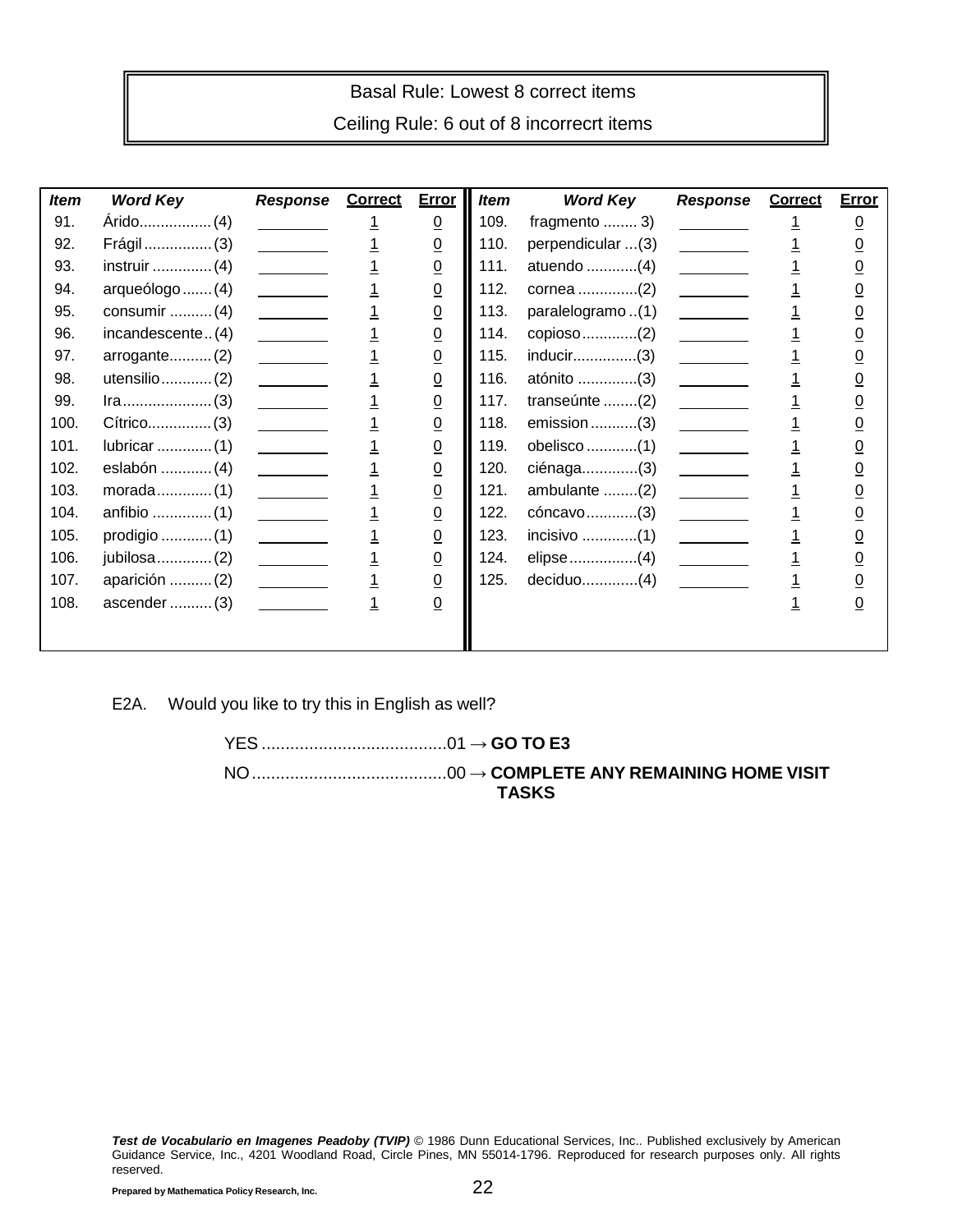#### <span id="page-26-0"></span>E3**. MOTHER PPVT INSTRUCTIONS**

REMEMBER TO ALWAYS RECORD THE NUMBER OF THE MOTHER'S RESPONSE, WHETHER CORRECT OR INCORRECT.

#### **GENERALPROCEDURES**

Read each word clearly and distinctly. Do not put "the" or "a" in front of any word. You may repeat the word if the mother asks.

Always record the number of the picture the mother indicates, whether correct or an error.

Indicate correct items by circling "1".

Indicate errors by circling "0".

If mother asks for correct answer, say:

**For now I want to see what words you know without my telling you. We'll talk about it later. I'll tell you after we've done, but let's keep going for now.**

If mother indicates more than one picture for a word, ask him/her to pick just one picture. If you are not sure of the mother's answer, ask him/her to show you again.

Use the set rules to determine basal and ceiling sets. When the ceiling set is completed, discontinue PPVT.

#### **RULES FOR USING SETS**

**COMPLETE SET RULE**. Once you begin a set of test items, always administer all 12 items in that set in order, and always start with the first item in the set.

**START ITEM**. Begin testing with the start item, which is the first item in the appropriate set of test items designated for an adult.

**BASAL SET RULE**. The basal set rule is one (1) or no errors in a set. Establish the basal set first. If necessary, reverse sequentially by sets until the rule is met. Then test forward by sets until a ceiling set is obtained.

**CEILING SET RULE**. The ceiling set rule is eight (8) or more errors in a set.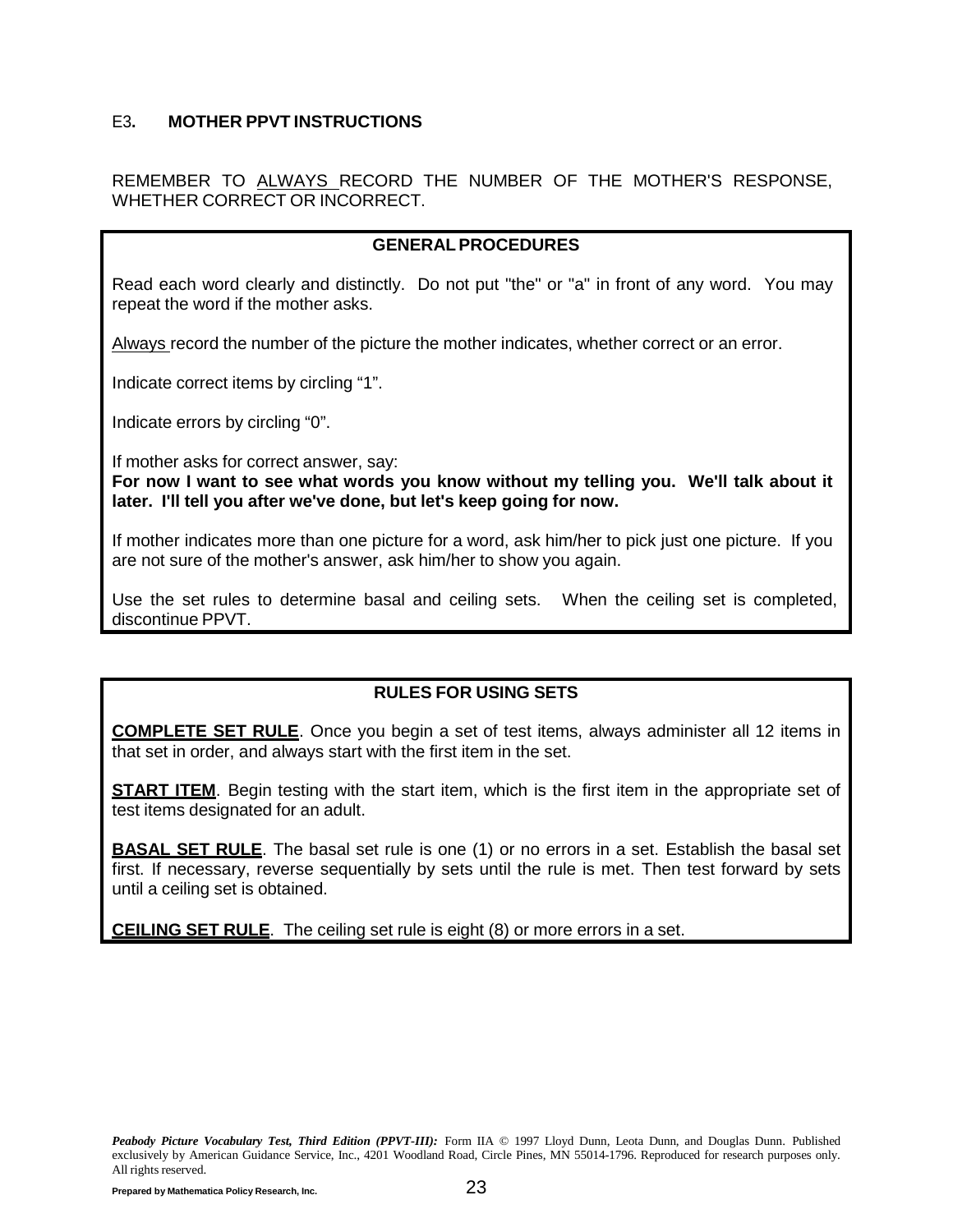Now we would like to do one last activity with you (before we do some activities with [CHILD]). In this activity I'll be getting some information about your vocabulary. One thing that helps us understand a child's language development is to know more about the parent's use of words. Some of these words are hard and some are easy. No one gets them all right.

PLACE SET UP PPVT TENT BEFORE MOTHER.

**I want to find out if you know the names of some pictures.**

SHOW TRAINING PLATE C, AND SAY:

**See, there are four pictures on this page. Each of them is numbered.**

POINT TO EACH OF THE FOUR PICTURES AND SAY:

I will say a word; then I want you to tell me the number of, or point to, the picture that **best tells the meaning of the word. Let's try one. What number is, or point to, the picture that best tells the meaning of "parrot."**

**RESPONSE WAS:**

L

**CORRECT........................................................ 1 → READ A INCORRECT.................................................... 0 → READ B**

#### **A. CORRECT RESPONSE**

IF THE MOTHER RESPONDS CORRECTLY WITHOUT HELP BY POINTING TO THE SCISSORS IN QUADRANT 2, SAY:

**Good! Let's try another one. What number is "scissors?"**

IF THE MOTHER RESPONDS CORRECTLY WITHOUT HELP BY POINTING TO THE PARROT IN QUADRANT 1, SAY:

**Good.**

GO TO **TRAINING PLATE D** (ON PAGE [26\).](#page-29-0)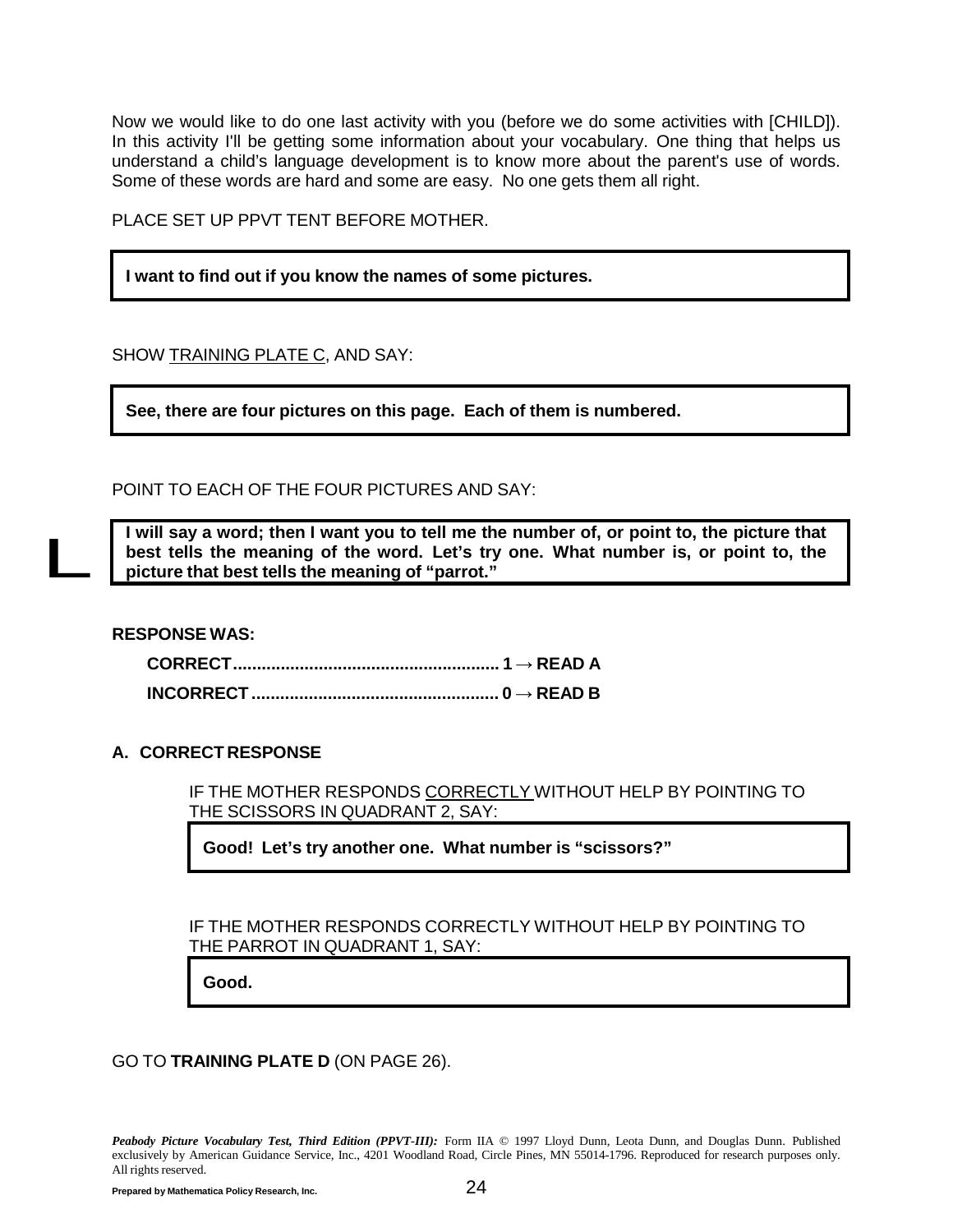#### **B. INCORRECT RESPONSE**

IF THE MOTHER RESPONDS INCORRECTLY, DEMONSTRATE THE CORRECT RESPONSE BY POINTING TO THE PARROT AND SAYING:

**You tried, but this a "parrot," number 2. What number is, or point to, the picture that best shows the meaning of "parrot." Now try again.**

HELP AS NECESSARY UNTIL THE MOTHER CAN MAKE A CORRECT RESPONSE. THEN SAY:

**Good! Let's try another one. What number is "scissors?"**

IF NECESSARY, HELP THE MOTHER AS YOU DID WITH PARROT. SINCE THE MOTHER NEEDS ASSISTANCE IN ESTABLISHING THE CORRECT POINTING RESPONSE, CONTINUE TRAINING WITH THE WORDS FLOWER (3) AND ROPE (4) BEFORE GOING ON TO TRAINING ITEM D.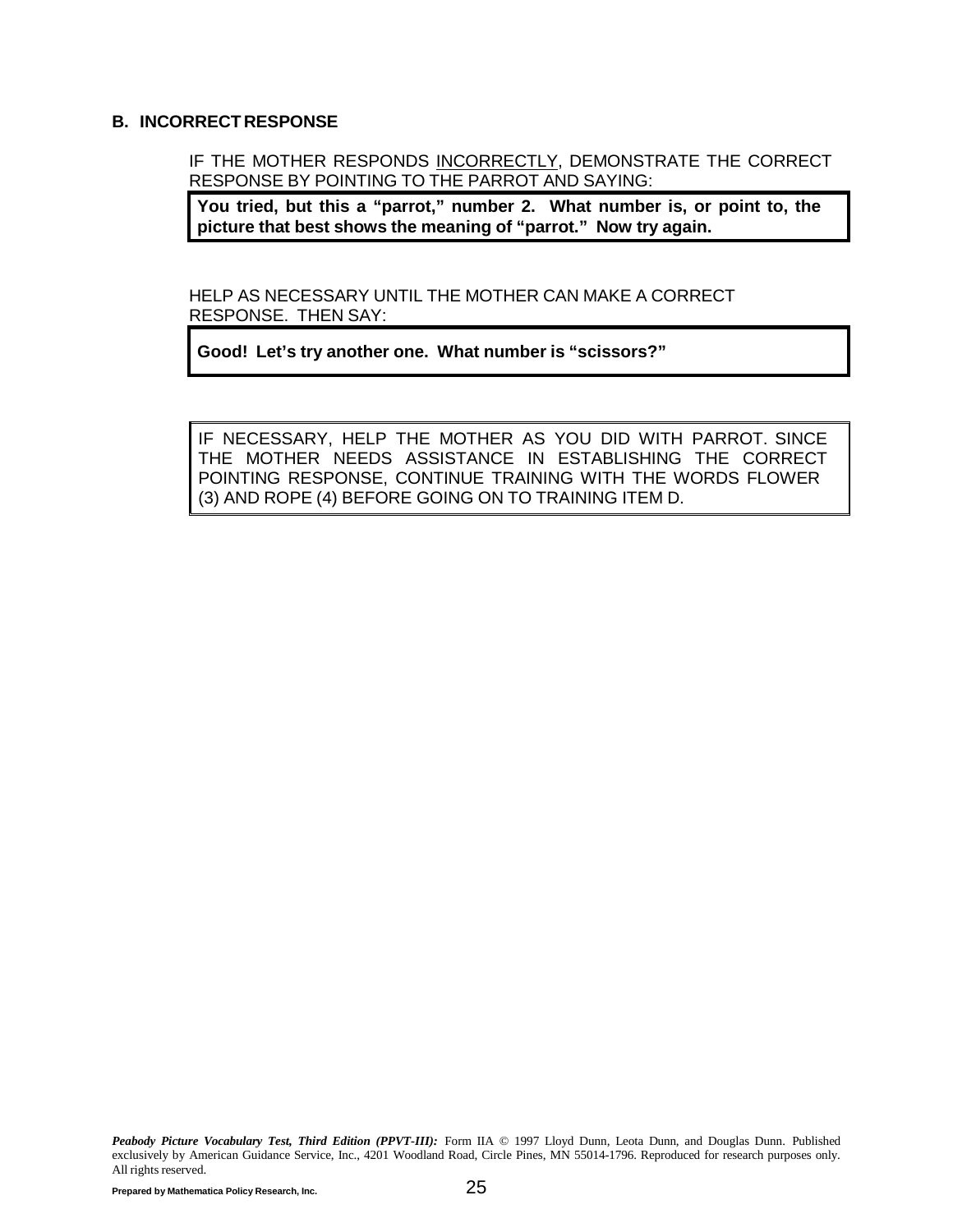<span id="page-29-0"></span>TRAINING ITEM D—SAY:

**Now look at all the pictures on this page.**

POINT TO EACH OF THE FOUR PICTURES ON TRAINING PLATE D. THEN SAY:

**Point to "mowing."** *OR* **What number is "mowing."**

RESPONSE WAS:

L

| . |  |
|---|--|
|   |  |

#### **A. CORRECT RESPONSE**

IF THE MOTHER RESPONDS CORRECTLY WITHOUT HELP BY POINTING TO MOWING (3), SAY:

**Good! Let's try another one. What number is "riding?"**

IF THE MOTHER RESPONDS CORRECTLY, DISCONTINUE USING THE TRAINING ITEMS AND INTRODUCE THE TEST ITEMS BY SAYING:

**Fine, now I am going to show you some other pictures. Each time I say a word, you say the number of it or point to, the picture that best tells the meaning of the word. As we are going through the book, you may not be sure you know the meaning of some of the words, but I want you to look carefully at all of the pictures anyway and choose the one you think is right.**

BEGIN TESTING STARTING WITH THE **ITEM SET 13, NUMBER 145, PAGE [30](#page-33-0)**:

**Point to . . .**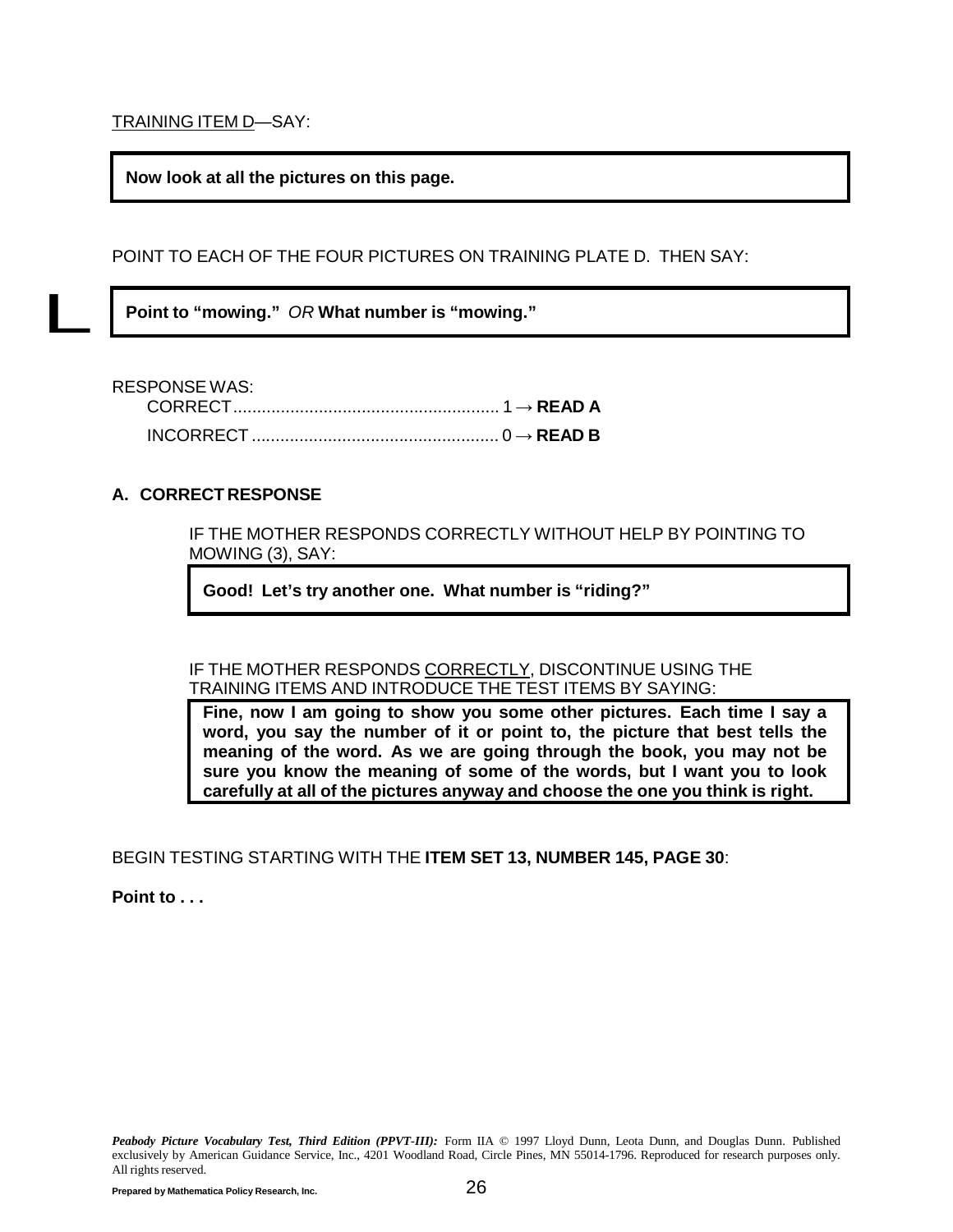#### **B. INCORRECT RESPONSE**

IF THE MOTHER RESPONDS INCORRECTLY TO MOWING, DEMONSTRATE THE CORRECT RESPONSE BY POINTING TO MOWING AND SAYING:

**You tried, but number 3 is "mowing." Let's try again. What number is "mowing."**

HELP AS NECESSARY UNTIL THE MOTHER CAN MAKES A CORRECT RESPONSE. THEN SAY:

**Good! Let's try another one. What number is "riding."**

IF THE MOTHER HAS NOT SUCCESSFULLY COMPLETED AT LEAST TWO TRAINING ITEMS AFTER A NUMBER OF TRIALS, DISCONTINUE TRAINING AND WRITE YOUR EXPLANATION OF WHY THE MOTHER IS UNTESTABLE:

IF MOTHER HAS SUCCESSFULLY COMPLETED AT LEAST TWO TRAINING ITEMS, CONTINUE WITH ITEM SET 13, PAGE [30](#page-33-0)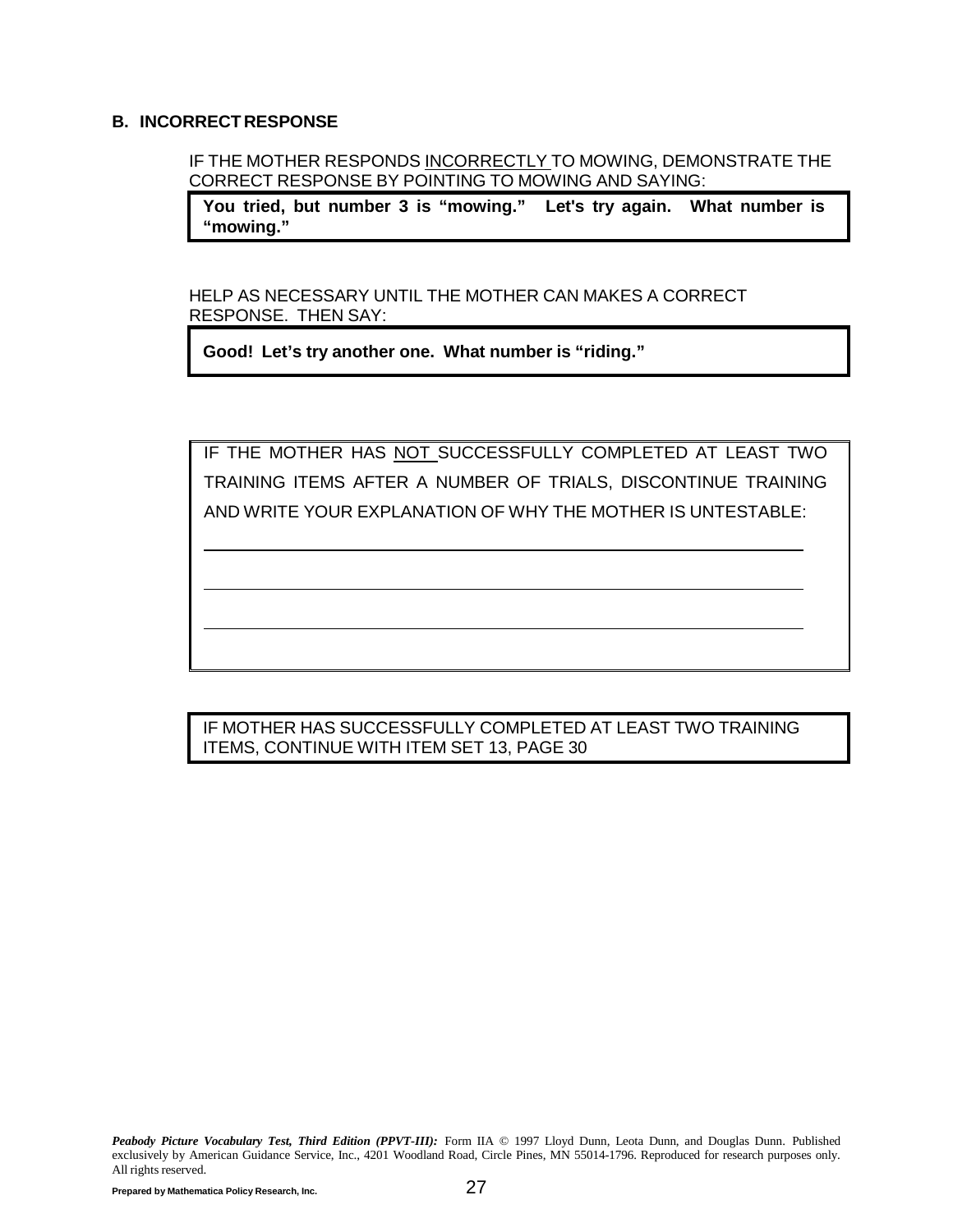#### **DO NOT START HERE**

|             | START AGES 2-6-3   |     |                           |                | SET <sub>1</sub> |             |                |             |                           |                | SET <sub>4</sub> |
|-------------|--------------------|-----|---------------------------|----------------|------------------|-------------|----------------|-------------|---------------------------|----------------|------------------|
| <i>Item</i> | Word               | Key | <b>Response</b>           | <b>Correct</b> | <b>Error</b>     | ltem        | Word           | Key         | <b>Response</b>           | <b>Correct</b> | Error            |
| 1.          |                    |     |                           | 1              | 0                | 37.         |                |             |                           |                | 0                |
| 2.          |                    |     |                           |                | 0                | 38.         |                |             |                           |                |                  |
| 3.          |                    |     |                           |                | 0                | 39.         |                |             | cactus(3)                 |                |                  |
| 4.          |                    |     |                           |                | 0                | 40.         |                |             |                           |                |                  |
| 5.          |                    |     |                           |                | 0                | 41.         |                |             |                           |                |                  |
| 6.          |                    |     |                           |                | 0                | 42.         |                |             |                           |                |                  |
| 7.          |                    |     |                           |                | 0                | 43.         |                |             | astronaut (3)             |                |                  |
| 8.          |                    |     | jumping  (3)              |                | 0                | 44.         |                |             | raccoon (4)               |                |                  |
| 9.          |                    |     |                           |                | 0                | 45.         |                |             |                           |                |                  |
| 10.         |                    |     |                           |                | 0                | 46.         |                |             | envelope(2)____________   |                |                  |
| 11.         |                    |     |                           |                | O                | 47.         |                |             |                           |                |                  |
| 12.         |                    |     |                           |                | 0                | 48.         |                |             |                           |                |                  |
|             |                    |     | No. of Errors             |                |                  |             |                |             | No. of Errors             |                |                  |
|             | <b>START AGE 4</b> |     |                           |                | SET <sub>2</sub> |             | START AGES 6-7 |             |                           |                | SET <sub>5</sub> |
| <i>Item</i> | Word               | Key | <b>Response</b>           | <b>Correct</b> | <b>Error</b>     | ltem        | <b>Word</b>    | Key         | <b>Response</b>           | <b>Correct</b> | <b>Error</b>     |
| 13          |                    |     |                           |                | 0                | 49.         |                |             | parachute (3) __________  |                | 0                |
| 14.         |                    |     |                           |                | 0                | 50.         |                |             | delivering(1) ___________ |                | 0                |
| 15.         |                    |     |                           |                | 0                | 51.         |                |             |                           |                |                  |
| 16.         |                    |     |                           |                | 0                | 52.         |                |             | diving(2)_____________    |                |                  |
| 17.         |                    |     | painting  (3) ___________ |                | 0                | 53.         |                |             |                           |                |                  |
| 18.         |                    |     |                           |                | 0                | 54.         |                |             |                           |                |                  |
| 19.         |                    |     |                           |                | 0                | 55.         |                |             |                           |                |                  |
| 20.         |                    |     |                           |                | 0                | 56.         |                |             |                           |                |                  |
| 21.         |                    |     | fence 13                  |                | 0                | 57.         |                |             | drilling(2)_____________  |                |                  |
| 22.         |                    |     |                           |                | 0                | 58.         |                |             |                           |                |                  |
| 23.         |                    |     |                           |                | 0                | 59.         |                |             |                           |                |                  |
| 24.         |                    |     |                           |                | 0                | 60.         |                |             |                           |                | O                |
|             |                    |     | No. of Errors ___         |                |                  |             |                |             | No. of Errors             |                |                  |
|             | <b>START AGE 5</b> |     |                           |                | SET <sub>3</sub> |             |                |             |                           |                | SET <sub>6</sub> |
| <b>Item</b> | Word               | Key | <b>Response</b>           | <b>Correct</b> | Error            | <b>Item</b> | <b>Word</b>    | Key         | <b>Response</b>           | <b>Correct</b> | <b>Error</b>     |
| 25.         |                    |     |                           |                | 0                | 61.         |                | vehicle (4) |                           |                | 0                |
| 26.         |                    |     | shoulder $(3)$            |                | 0                | 62.         |                |             |                           |                | 0                |
| 27.         |                    |     |                           |                | 0                | 63.         |                |             | luggage (2) ____________  |                | 0                |
| 28.         |                    |     | measuring $(4)$           |                | 0                | 64.         |                |             | awarding(3) ___________   |                |                  |
| 29.         |                    |     | porcupine (1)             |                | 0                | 65.         |                |             |                           |                |                  |
| 30.         |                    |     |                           |                | 0                | 66.         |                |             | swamp(3) ___________      |                |                  |
| 31.         |                    |     | peeling  (3) __________   |                | 0                | 67.         |                |             | calculator(2)____________ |                | 0                |
| 32.         |                    |     | fountain(2)               |                | 0                | 68.         |                |             |                           |                |                  |
| 33.         |                    |     |                           |                | 0                | 69.         |                |             | squash(4)                 |                |                  |
| 34.         |                    |     | penguin  (1) __________   |                | 0                | 70.         |                |             |                           |                |                  |
| 35.         |                    |     | decorated(4)              |                | 0                | 71.         |                |             |                           |                |                  |
| 36.         |                    |     |                           | 1              | 0                | 72.         |                |             |                           |                | 0                |
|             |                    |     | No. of Errors             |                |                  |             |                |             | No. of Errors             |                |                  |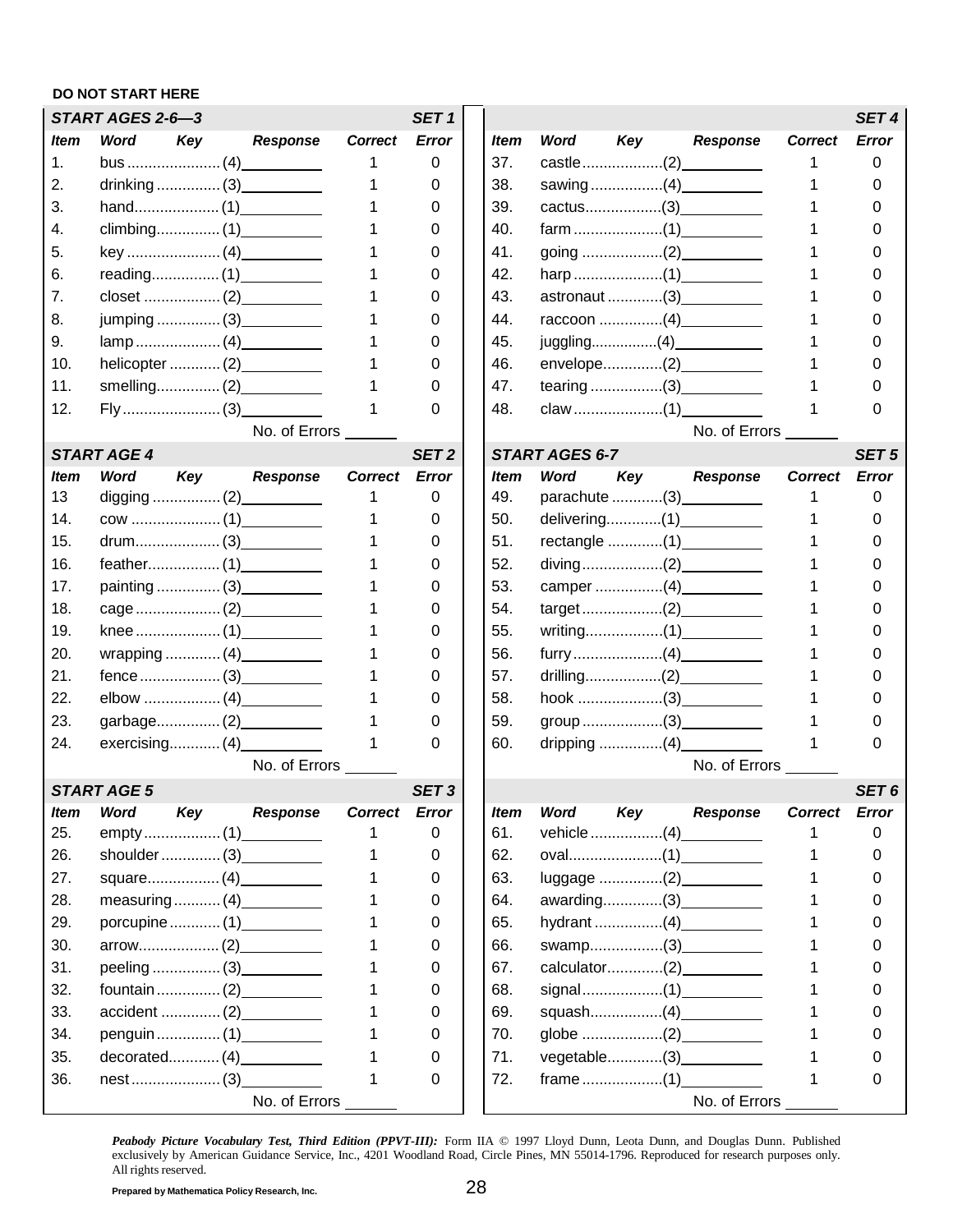#### **DO NOT START HERE** *START AGES 8-9 SET 7 START AGES 12-16 SET 10 Item* 73. 74. 75. 76. 77. 78. 79. 80. 82. 82. 83. 84. *Word Key* gigantic ...................(2) nostril......................(4) vase........................(3) knight......................(1) towing .....................(1) horrified ...................(3) trunk ........................(2) selecting..................(1) island ......................(2) camcorder...............(4) heart........................(3) wrench....................(4) *Response Correct Error* 1 0 1 0 1 0 1 0 1 0 1 0 1 0 1 0 1 0 1 0 1 0 1 0 No. of Errors *Item* 109. 110. 111. 112. 113. 114. 115. 116. 117. 118. 119. 120. *Word Key* solo.........................(4) citrus.......................(2) inflated....................(3) lecturing..................(3) timer.......................(1) injecting..................(1) links........................(4) cooperating ............ (2) microscope.............(1) archery ...................(2) garment..................(4) fragile .....................(3) *Response Correct Error* 1 0 1 0 1 0 1 0 1 0 1 0 1 0 1 0 1 0 1 0 1 0 1 0 No. of Errors *START AGES 10-11 SET 8 SET 11 Item Word Key Response Correct Error Item Word Key Response Correct Error* 85. flamingo.................(2) \_\_\_\_\_\_\_\_\_\_ 1 0 | 121. carpenter.................(2) \_\_\_\_\_\_\_\_\_ 1 0 86. tambourine..............(4) \_\_\_\_\_\_\_\_\_\_ 1 0 | 122. dilapidated................(4) \_\_\_\_\_\_\_\_ 1 0 87. palm ........................(1) 1 0 123. hazardous .............. (3) 1 0 88. surprised .................(4) \_\_\_\_\_\_\_\_\_\_\_\_ 1 0 | 124. adapter.................................(2) \_\_\_\_\_\_\_\_\_ 1 0 89. canoe ......................(3) 1 0 125. valve.......................(3) 1 0 90. interviewing.............(1) 1 1 0 1 126. isolation.........................(1) 1 0 91. clarinet..................(4) \_\_\_\_\_\_\_\_\_\_\_ 1 0 | 127. feline...........................(2) \_\_\_\_\_\_\_\_\_\_ 1 0 92. exhausted...............(2) \_\_\_\_\_\_\_\_\_\_ 1 0 ||128. wailing....................(1) 1 0 93. pitcher .....................(3) 1 0 129. coast.......................(4) 1 0 94. reptile ....................(2) 1 0 | 130 appliance.........................(1) 1 0 95. polluting .................(3) 1 0 1 31. foundation ......................... (4) 1 1 0 96. vine.....................(1) 1 0 1 32. hatchet .............................(3) 1 0 No. of Errors No. of Errors No. of Errors No. of Errors No. of Errors No. of Errors No. of Errors No. of Errors *SET 9 SET 12 Item Word Key Response Correct Error Item Word Key Response Correct Error* 97. pedal....................(2) 1 0 1 0 1 33. blazing....................(3) 1 0 98. dissecting................(2) 1 0 134. mammal ................. (2) 1 0 99. bouquet ..................(4) \_\_\_\_\_\_\_\_\_\_\_\_ 1 0 | 135. reprimanding...........(1) \_\_\_\_\_\_\_\_\_ 1 0 100. rodent......................(3) 1 0 136. upholstery...............(4) 1 0 101. inhaling ...................(4) 1 0 137. hoisting...................(1) 1 0 102. valley....................(1) 1 1 0 | 138. exterior....................(1) 1 0 103. tubular.....................(3) 1 0 139. consuming..............(4) 1 0 104. demolishing.............(4) 1 1 0 | 140. pastry ............................(4) 1 0 105. tusk.........................(1) 1 0 141. cornea....................(2) 1 0 106. adjustable ...............(2) 1 1 0 1 142. constrained..............(3) 1 0 107. fern..........................(1) 1 0 143. pedestrian .............. (2) 1 0 108. hurdling ..................(3) \_\_\_\_\_\_\_\_\_ 1 0 | | 144. colt...............................(3) \_\_\_\_\_\_\_\_ 1 0 No. of Errors **No. of Errors** No. of Errors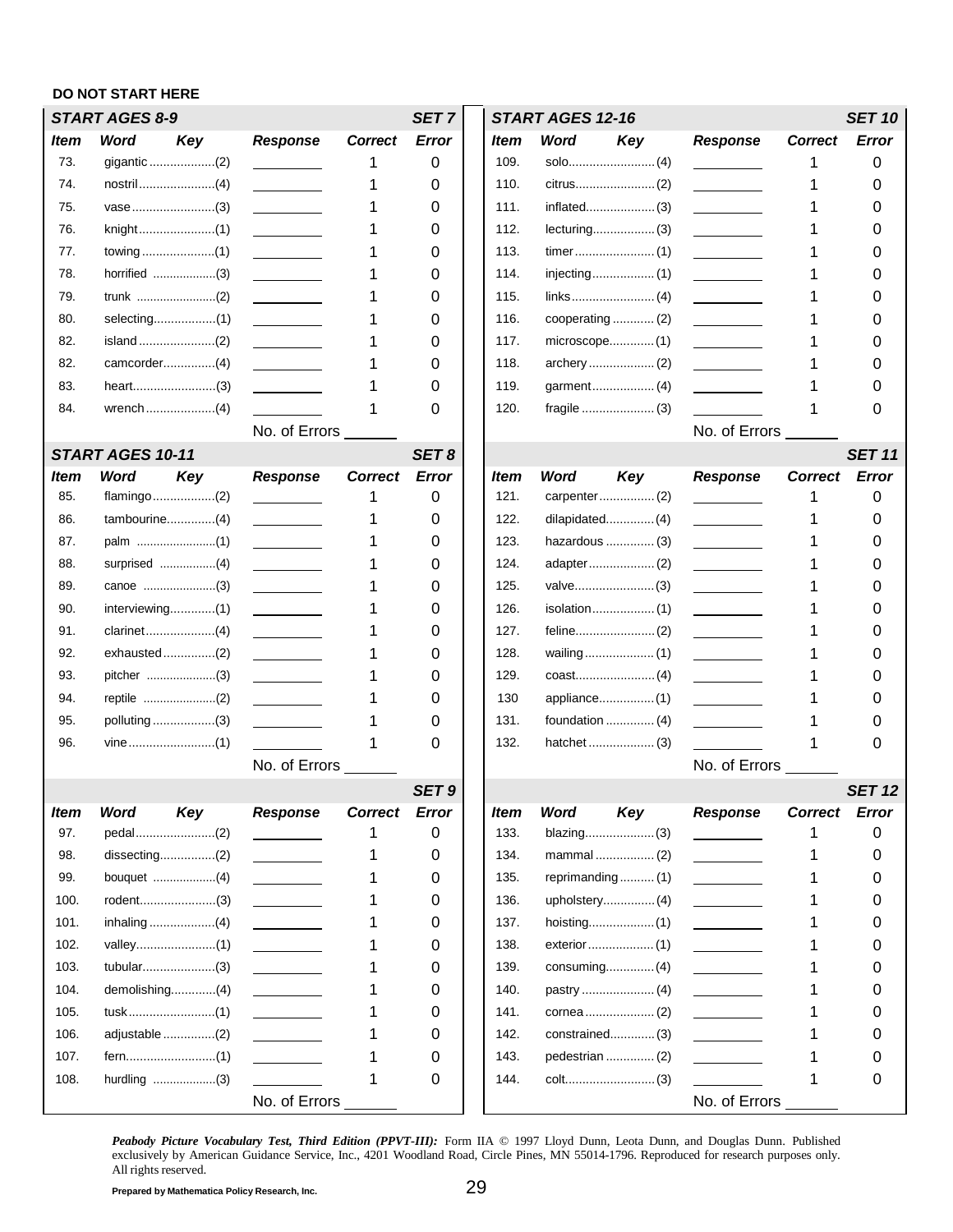#### <span id="page-33-0"></span>**ADMINISTRATION RULES:**

#### **Basal Set Rules:**

**If "2" or more wrong in first set (Set 13), go back and administer Set 12. Keep going back by sets until "None" or "1" errors.**

**Ceiling Set Rule:**

**After you establish a basal, if "8" or more wrong in a set, STOP at the END of the set.**

|      | <b>AGES 17 Adult</b>  |                                 |   | <b>SET 13</b> |
|------|-----------------------|---------------------------------|---|---------------|
| ltem |                       | Word Key Response Correct Error |   |               |
| 145. | syringe (4)           | <u> 1989 - Jan Jawa</u>         | 1 | 0             |
|      | 146. transparent(3)   |                                 | 1 | 0             |
| 147. |                       |                                 | 1 | 0             |
|      | 148. replenishing(3)  |                                 | 1 | 0             |
|      |                       |                                 | 1 | 0             |
| 150. | parallelogram   ……(3) |                                 | 1 | 0             |
| 151. |                       |                                 | 1 | 0             |
|      | 152. lever            |                                 | 1 | O             |
| 153. | detonation            |                                 | 1 | 0             |
| 154. | pillar                |                                 | 1 | O             |
| 155. |                       |                                 | 1 | 0             |
| 156. | aquatic (4)           |                                 | 1 | 0             |
|      |                       | No. of Errors                   |   |               |

|      |                                          |               |                | SET 14 |
|------|------------------------------------------|---------------|----------------|--------|
| ltem | Word<br>Key                              | Response      | <b>Correct</b> | Error  |
| 157. |                                          |               | 1              | 0      |
| 158. |                                          |               | 1              | 0      |
| 159. | $disappointed$ $(4)$                     |               | 1              | 0      |
| 160. | perpendicular (3)                        |               | 1              | 0      |
| 161. |                                          |               | 1              | 0      |
| 162. |                                          |               | 1              | 0      |
| 163. | periodical(2)                            |               | 1              | 0      |
| 164. |                                          |               | 1              | 0      |
| 165. |                                          |               | 1              | 0      |
| 166. | spherical(2)                             |               | 1              | 0      |
| 167. |                                          |               | 1              | 0      |
| 168. |                                          |               | 1              | 0      |
|      |                                          | No. of Errors |                |        |
|      |                                          |               |                | SET 15 |
| ltem | Key<br>Word                              | Response      | <b>Correct</b> | Error  |
| 169. | incandescent(4)<br>[in kuhn DES uhnt]    |               | 1              | 0      |
| 170. | Pilfering(2)<br>[PIL fuhr ing]           |               | 1              | 0      |
| 171. | Trajectory(1)<br>[truh JEK tuh ree]      |               | 1              | 0      |
| 172. | merchantile(3)<br>[MUR kuhn teel]        |               | 1              | 0      |
| 173. | Derrick (4)<br>[DAYR ik]                 |               | 1              | O      |
| 174. | [uh SEN ding]                            |               | 1              | 0      |
| 175. | Monetary(3)<br>[MON uh tayr ee]          |               | 1              | 0      |
| 176. | entomologist(2)<br>[ent uh MOL uh juhst] |               | 1              | 0      |
| 177. | <b>IGAFI</b>                             |               | 1              | O      |
| 178  | Quintet(3)<br>[kwin TET]                 |               | 1              | 0      |
| 179. | Nautical(4)<br>[NAW ti kuhl]             |               | 1              | 0      |
| 180. | incarcerating(1)<br>[in CAR se rayt ing] |               | 1              | 0      |
|      |                                          | No. of Errors |                |        |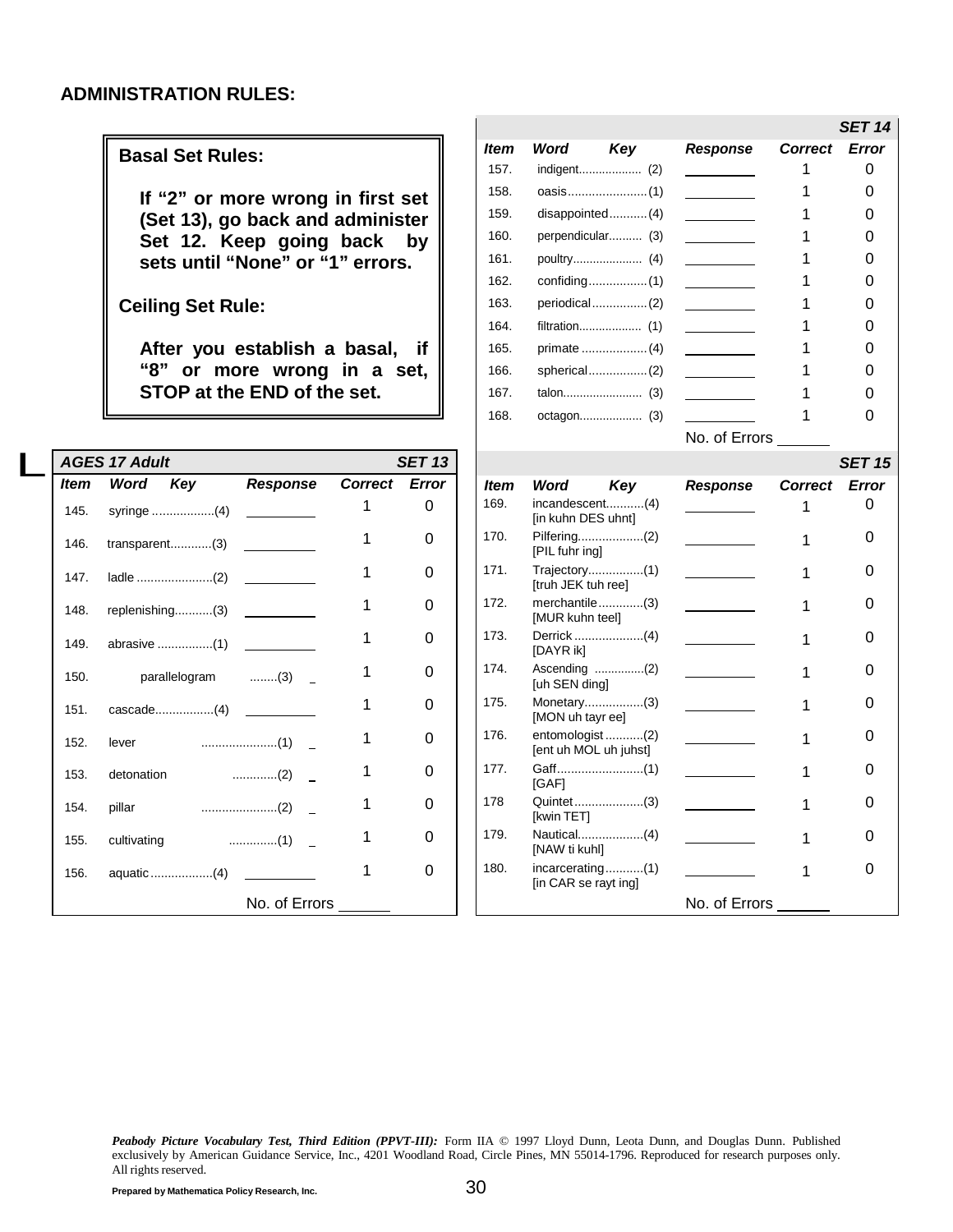|             |                    |                 |                | <b>SET 16</b> |                 |                                             |                 |                | <b>SET 17</b> |
|-------------|--------------------|-----------------|----------------|---------------|-----------------|---------------------------------------------|-----------------|----------------|---------------|
| <b>Item</b> | Word<br>Key        | <b>Response</b> | <b>Correct</b> | <b>Error</b>  | Item            | Word<br>Key                                 | <b>Response</b> | <b>Correct</b> | Error         |
| 181.        | [koh NIF uh ruhs]  |                 |                | 0             | 193.            | embossed (4)<br>[im BAWST]                  |                 |                |               |
| 182.        | [WIL duh beest]    |                 |                | 0             | 194.            | perambulating(2)<br>[puh RAM byuh layt ing] |                 |                |               |
| 183.        | [KAS tuhr]         |                 |                | 0             | 195.            | [AYR uh buhl]                               |                 |                |               |
| 184.        | [ri POHZ ing]      |                 |                | $\Omega$      | 196.            | importunity (1)<br>[im puhr TOO nuht ee]]   |                 |                |               |
| 185.        | [kon VEKS]         |                 |                | 0             | 197.            | [SEN uh taf]                                |                 |                |               |
| 186.        | [GUUR mond]        |                 |                | 0             | 19B.            | [ton SOHR ee uhl]                           |                 |                |               |
| 187.        | [DROM uh dayr ee]  |                 |                | 0             | 199.            | $n$ idificating(3)<br>[NID uf fuh kayt ing] |                 |                |               |
| 188.        | [duh VUHRJ ing]    |                 |                | 0             | 20 <sub>D</sub> | terpsichorean(1)<br>[tuhr sik uh REE uh]    |                 |                |               |
| 189.        | [in SUHRT uh tude] |                 |                | 0             | 20 <b>1</b> .   | [KAYRN]                                     |                 |                |               |
| 190.        | [kwiy ES uhnt]     |                 |                | 0             | <b>202</b>      | [OS kyuh layt ing]                          |                 |                |               |
| 191.        | [HOHN ing]         |                 |                | 0             | 20B.            | [VI tree uhs]                               |                 |                |               |
| 192.        | [KYOO puh luh]     |                 |                | 0             | 204.            | [luu GOO bree uhs]                          |                 |                |               |
|             |                    | No. of Errors   |                |               |                 |                                             | No. of Errors   |                |               |